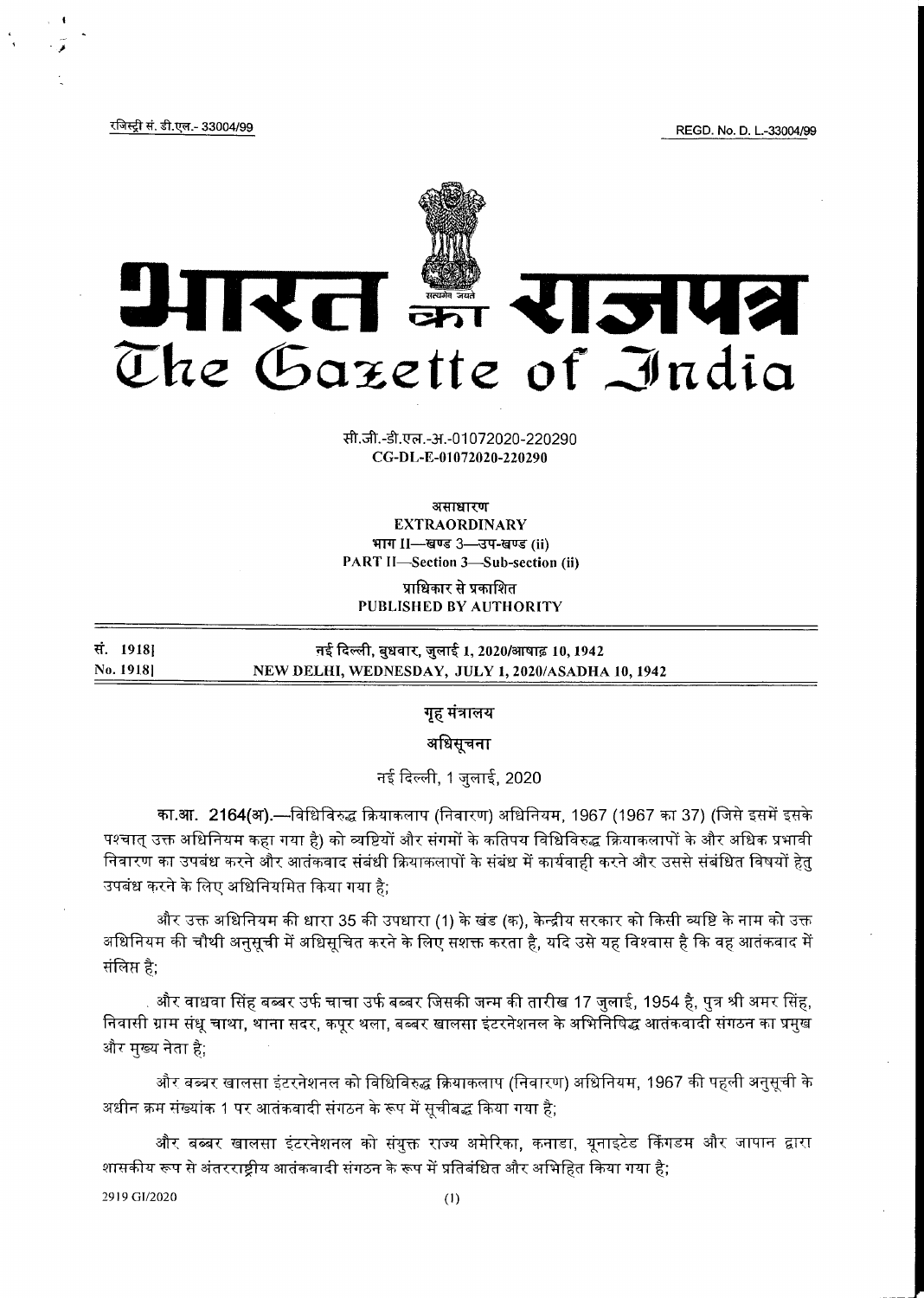और बब्बर खालसा इंटरनेशनल की स्थापना हिंसात्मक साधनों के माध्यम से खालिस्तान नामक पृथक राज्य स्थापित करने के उद्देश्य से की गई थी । यह उग्रवाद युग के दौरान संपूर्ण पंजाब राज्य में सक्रिय रहा था और भारत में एवं भारत से बाहर तथा विदेश में भी अनेक बड़े आतंकवादी हमले किए थे:

और वाधवा सिंह बब्बर के संरक्षण में बब्बर खालसा इंटरनेशनल व्यापक रूप से आतंकवादी क्रियाकलापों के लिए भर्ती अभियानों का जिम्मा अपने ऊपर लेता है और उसकी प्रवचन शाखाएं नियमित रूप से आतंकवाद को बढ़ावा देने के लिए लोगों को प्रेरित करने तथा भारत के विरुद्ध उनके कार्यों का समर्थन करने के लिए नियमित रूप से कार्यक्रम आयोजित करती हैं:

और वाधवा सिंह बब्बर उर्फ चाचा उर्फ वब्बर के संरक्षण में वब्वर खालसा इंटरनेशनल भारत में विभिन्न आतंकवादी हमलों में संलिप्त रहा है जिनमें निम्नलिखित सम्मिलित हैं, अर्थात् :-

- (1) जून, 1985 में एयर इंडिया कनिष्का विमान, उड़ान सं.182 को बम से उड़ाना जिसके परिणामस्वरूप आकाश में वायुयान विस्फोट हुआ था और 329 यात्रियों की मृत्यु हो गई थी ;
- अगस्त, 1995 में चंडीगढ़ में पंजाब के भूतपूर्व मुख्यमंत्री श्री बेअंत सिंह की बब्बर खालसा इंटरनेशनल के मानव  $(2)$ बम द्वारा हत्या जिसमें एक दर्जन से अधिक अन्य कर्मचारिवंद सदस्य मारे गए थे:
- (3) जनवरी, 2004 में बब्बर खालसा इंटरनेशनल आतंकवादियों का सुरंग खोदकर चंडीगढ़ के बरेल जेल से भाग जाना:
- मई, 2005 में बब्बर खालसा इंटरनेशनल द्वारा नई दिल्ली लिबर्टी और सत्यम सिनेमा हालों में बम विस्फोट,  $(4)$ जिसके परिणामस्वरूप 40 से अधिक लोगों को चोटें पहुंची थी;
- (5) अक्तूबर, 2007 में शिंगर सिनेमा, लुधियाना में बम विस्फोट, जिसमें 6 व्यक्तियों की मृत्यु हुई थी और 35 व्यक्तियों को चोटें पहुंची थी;
- जुलाई, 2009 में पटियाला में, यूनाइटेड किंगडम स्थित बब्बर खालसा इंटरनेशनल के दो आतंकवादियों द्वारा  $(6)$ राष्ट्रीय सिख संगत के प्रमुख रूल्दा सिंह की हत्या और मई, 2010 में होशियारपुर जिले के स्थानीय डेरा प्रमुख संत प्रधान दास की हत्या में बब्बर खालसा इंटरनेशनल मोडयूल भी संलिप्त था;

और वाधवा सिंह बब्बर उर्फ चाचा उर्फ बब्बर रजिस्ट्रीकृत विभिन्न मामलों में अभियुक्त है और पंजाब पुलिस द्वारा उसका अन्वेषण किया जा रहा है तथा राष्ट्रीय अन्वेषण अभिकरण द्वारा मामला रजिस्ट्रीकृत किया गया है:

,और वाधवा सिंह बब्बर उर्फ चाचा उर्फ बब्बर के विरुद्ध रेड कार्नर नोटिस सं. ए246/07-1982 जारी किया गया है

और केन्द्रीय सरकार का यह विश्वास है कि वाधवा सिंह बब्बर उर्फ चाचा उर्फ बब्बर आतंकवाद में संलिप्त है और वाधवा सिंह बब्बर उर्फ चाचा उर्फ बब्बर को उक्त अधिनियम के अधीन आतंकवादी के रूप में अधिसूचित किया जाना है;

अतः, अब, केन्द्रीय सरकार, विधिविरुद्ध क्रियाकलाप (निवारण) अधिनियम, 1967 की धारा 35 की उपधारा (1) के खंड (क) द्वारा प्रदत्त शक्तियों का प्रयोग करते हुए उक्त अधिनियम की चौथी अनुसूची में निम्नलिखित संशोधन करती है, अर्थात् :-

उक्त अधिनियम की चौथी अनुसूची में, क्रम संख्यांक 4 और उससे संबंधित प्रविष्टियों के पश्चात् निम्नलिखित क्रम संख्यांक और प्रविष्टियां अंतःस्थापित की जाएंगी, अर्थात् :-

"5. वाधवा सिंह बब्बर उर्फ चाचा उर्फ बब्बर ।"

[फा.सं.17011/16/2020-सीटी-1]

आशुतोष अग्निहोत्री, संयुक्त सचिव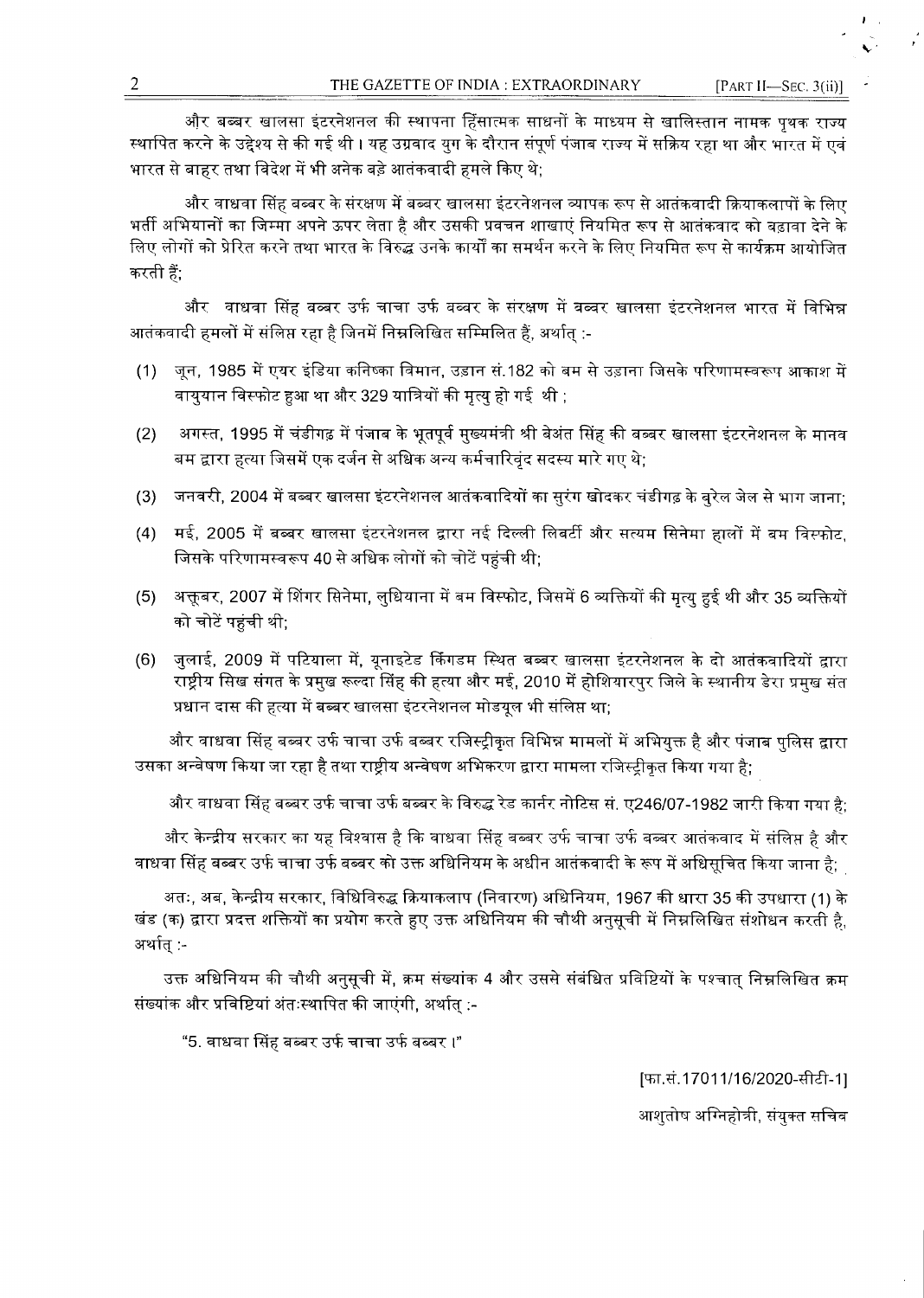$\sqrt{1}$ 

## MINISTRY OF HOME AFFAIRS

#### **NOTIFICATION**

#### New Delhi, the 1st July, 2020

S.O. 2164(E).—Whereas, the Unlawful Activities (Prevention) Act, 1967 (37 of 1967) (hereinafter referred to as the said Act) has been enacted to provide for more effective prevention of certain unlawful activities of individuals and associations and for dealing with terrorist activities and for matters connected therewith;

And whereas, clause (a) of sub-section (1) of section 35 of the said Act empowers the Central Government to notify the name of an individual in the Fourth Schedule to the said Act, if it believes that he is involved in terrorism;

And whereas, Wadhawa Singh Babbar @ Chacha @ Babbar having date of birth on the 17 July, 1954, S/o Amar Singh. r/o village — Sandhu Chatha, PS Sadar, Kapurthala is chief and key leader of proscribed terrorist organisation of BABBAR KHALSA INTERNATIONAL;

And whereas, BABBAR KHALSA INTERNATIONAL is listed as a terrorist organisation under the First Schedule to the said Act at serial number 1;

And whereas,BABBAR KHALSA INTERNATIONAL is officially banned and designated as International terrorist organization by the United States of America, Canada, United Kingdom and Japan;

And whereas, BABBAR KHALSA INTERNATIONAL was established with an objective to establish a separate State known as Khalistan through violent means. It remained active throughout the State of Punjab during militancy era and executed several major terror attacks in and outside India and also abroad;

And whereas,BABBAR KHALSA INTERNATIONAL under the patronage of Wadhwa Singh Babbar, extensively undertakes recruitment drives for terrorist activities and his preaching wings regularly organise events in order to urge people to promoteterrorism and support their actions against India;

And whereas, BABBAR KHALSA INTERNATIONAL under the patronage of Wadhwa Singh Babbar@ Chacha @ Babbar has been involved in various terrorist attacks in India, which include the following, namely:-

- (I) bombing Air India Kanishka plane flight no. 182 in June, 1985, which resulted in mid-air explosion and death of 329 passengers;
- (2) Assassination of Shri Beant Singh, ex-Chief Minister of Punjab, at Chandigarh on August, 1995, through a human bomb of BABBAR KHALSA INTERNATIONAL, in which more than a dozen other staff members had died;
- (3) Burail Jail break in Chandigarh by BABBAR KHALSA INTERNATIONAL terrorists by digging a tunnel in January, 2004;
- (4) Bomb explosions at Liberty and Satyam Cinema Halls in New Delhi by BABBAR KHALSA INTERNATIONAL causing injuries to above 40 persons in May 2005;
- (5) Bomb explosions at Shingar Cinema, Ludhiana, killing 6 persons and causing injuries to 35 in October, 2007;
- (6) Killing of Rulda Singh, Chief of Rashtriya Sikh Sagat at Patiala on July, 2009 by two United Kingdom based BABBAR KHALSA INTERNATIONAL terrorists and also a BABBAR KHALSA INTERNATIONAL module was involved in killing of Sant Pradhan Dass, a local Dera Head in district Hoshiarpur in May, 2010;

And whereas, Wadhwa Singh Babbar@ Chacha @ Babbaris accused in various cases registered and being investigated by the Punjab Police and a case registered by National Investigation Agency;

And whereas, Red Corner Notice No. A-246/07-1982 has been issued against Wadhwa Singh Babbar @ Chacha @ Babbar;

And whereas, the Central Government believes that Wadhwa Singh Babbar @ Chacha @ Babbaris involved in terrorism and Wadhwa Singh Babbar@ Chacha *@* Babbaris to be notified as a terrorist under the said Act;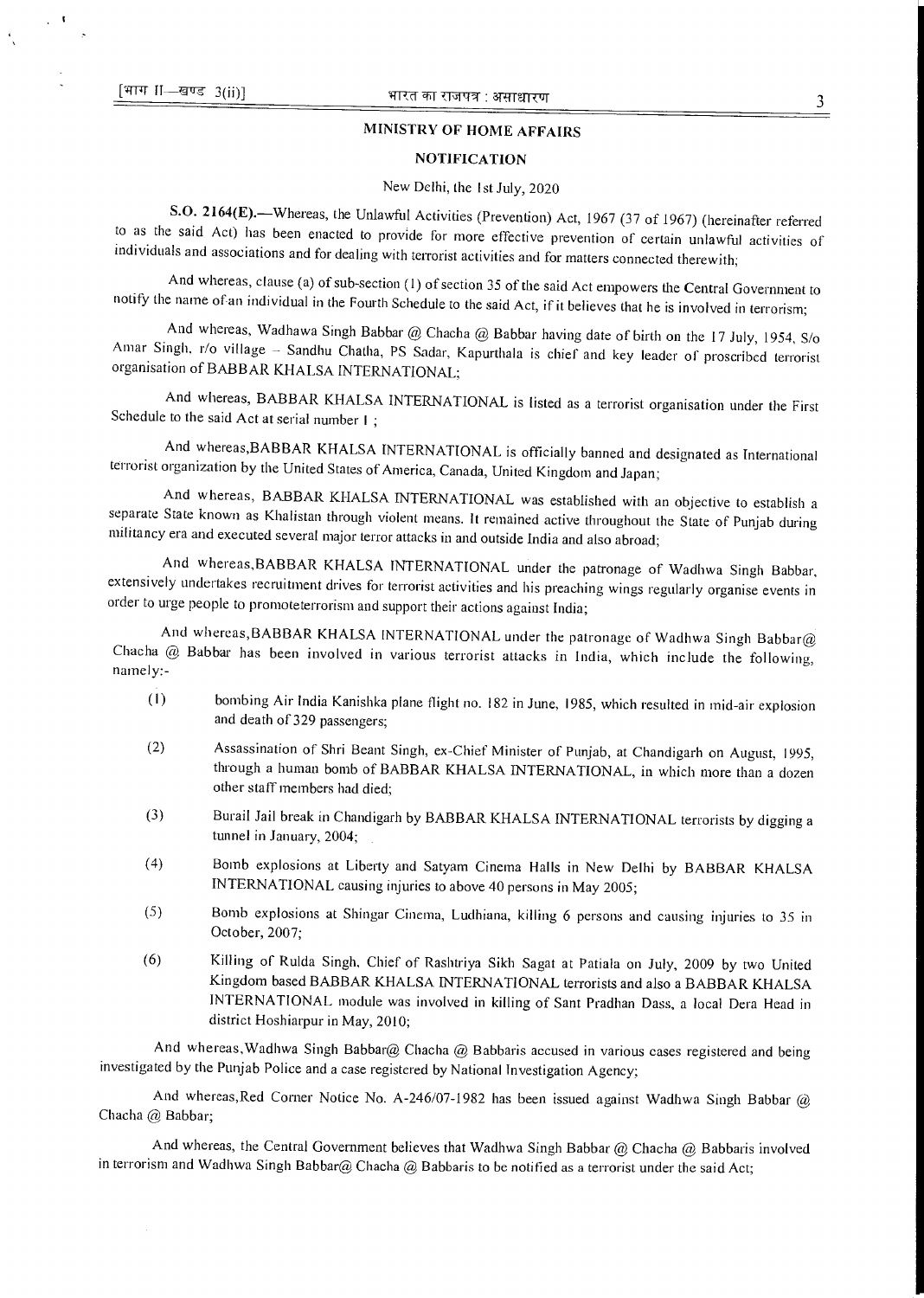Now, therefore, in exercise of the powers conferred by clause (a) of sub-section (1) of section 35 of the Unlawful Activities (Prevention) Act, 1967, the Central Government hereby makes the following amendment in the Fourth Schedule to the said Act, namely:-

In the Fourth Schedule to the said Act, after serial number 4 and entries relating thereto, the following serial number and entries shall be inserted, namely:-

 $45$ Wadhawa Singh Babbar @ Chacha @ Babbar."

[F.No. 17011/16/2020-CT-I]

ASHUTOSH AGNIHOTRI, Jt. Secy.

## अधिसूचना

# नई दिल्ली, 1 जुलाई, 2020

का.आ. 2165 (अ).—विधिविरुद्ध क्रियाकलाप (निवारण) अधिनियम, 1967 (1967 का 37) (जिसे इसमें इसके पश्चात् उक्त अधिनियम कहा गया है) को व्यष्टियों और संगमों के कतिपय विधिविरुद्ध क्रियाकलापों के और अधिक प्रभावी निवारण का उपबंध करने और आतंकवाद संबंधी क्रियाकलापों के संबंध में कार्यवाही करने और उससे अनुषंगी विषयों हेतु उपबंध करने के लिए अधिनियमित किया गया है;

और उक्त अधिनियम की धारा 35 की उपधारा (1) के खंड (क), केन्द्रीय सरकार को किसी व्यष्टि के नाम को उक्त अधिनियम की चौथी अनुसूची में अधिसूचित करने के लिए सशक्त करता है, यदि उसे यह विश्वास है कि वह आतंकवाद में संलिप्त है:

और लखबीर सिंह उर्फ रोडे जिसकी जन्मतिथि 3 अगस्त 1952 है, पुत्र जागीर सिंह, निवासी गांव-रोडे, पीएस बाधा पुराना, जिला मोगा **अंतरराष्ट्रीय सिक्ख यूथ फेडरेशन** के विहित आतंकवादी संगठन का प्रमुख और मुख्य नेता है;

और **अंतरराष्ट्रीय सिक्ख यूथ फेडरेशन** उक्त अधिनियम की प्रथम अनुसूची के अधीन क्रम सं. 4 पर आतंकवादी संगठन के रूप में सूचीबद्ध है;

और **अंतरराष्ट्रीय सिक्ख यूथ फेडरेशन** ने यूनाइटेड किंगडम, जर्मनी, कनाडा और संयुक्त राज्य अमेरिका जैसे विभिन्न स्थानों में इसके शाखाओं को खोला है । हिंसक साधनों के माध्यम से स्वतंत्र राज्य अर्थात खालिस्तान के रूप में भारतीय राज्य क्षेत्र को काटने की अभिलाषा रखता है;

और लखबीर सिंह उर्फ रोडे पंजाब में आतंकवादी गतिविधियों को जारी रखने के लिए सीमा से बाहर भारत में हथियारों और विस्फोटकों को भेजने में सक्रिय रूप से संलिप्त है ;

और पंजाब पुलिस ने विभिन्न अभियुक्तों को गिरफ्तार किया और हथियार, गोला-बारूद, विस्फोटकों को बरामद किया है, पूछताछ के दौरान खुलासा किया कि वे लखबीर सिंह उर्फ रोडे के संपर्क में थे और वे हथियार, गोला-बारूद और विस्फोटकों को, रोडे के आग्रह पर भारत भेजते थे जिससे राजनैतिक नेताओं और विभिन्न महत्वपूर्ण व्यक्तियों को निशाना बनाया जा सके और भीड़ को आंतकित करने के लिए तथा खालिस्तान की प्राप्ति के लिए विध्वंसक गतिविधियां चलाई जा सकें;

और लखबीर सिंह उर्फ रोडे विभिन्न मामलों में अभियुक्त के रूप में रजिस्ट्रीकृत है और पंजाब पुलिस द्वारा अन्वेषण किया जा रहा है;

और लखबीर सिंह उर्फ रोडे के विरुद्ध रेड कार्नर नोटिस सं. ए-23/1-1997 जारी किया गया है:

और केन्द्रीय सरकार का यह विश्वास है कि लखबीर सिंह उर्फ रोडे आतंकवाद में संलिप्त है और लखबीर सिंह उर्फ रोडे को उक्त अधिनियम के अधीन आतंकवादी के रूप में अधिसुचित किया जाना है:

अतः, अब, केन्द्रीय सरकार, विधिविरुद्ध क्रियाकलाप (निवारण) अधिनियम, 1967 की धारा 35 की उपधारा (1) के खंड (क) द्वारा प्रदत्त शक्तियों का प्रयोग करते हुए उक्त अधिनियम की चौथी अनुसूची में निम्नलिखित संशोधन करती हैं

 $\mathcal{F}=\mathcal{F}^{\mathcal{M}}_{\mathcal{F}}$  ,  $\mathcal{F}^{\mathcal{M}}_{\mathcal{F}}$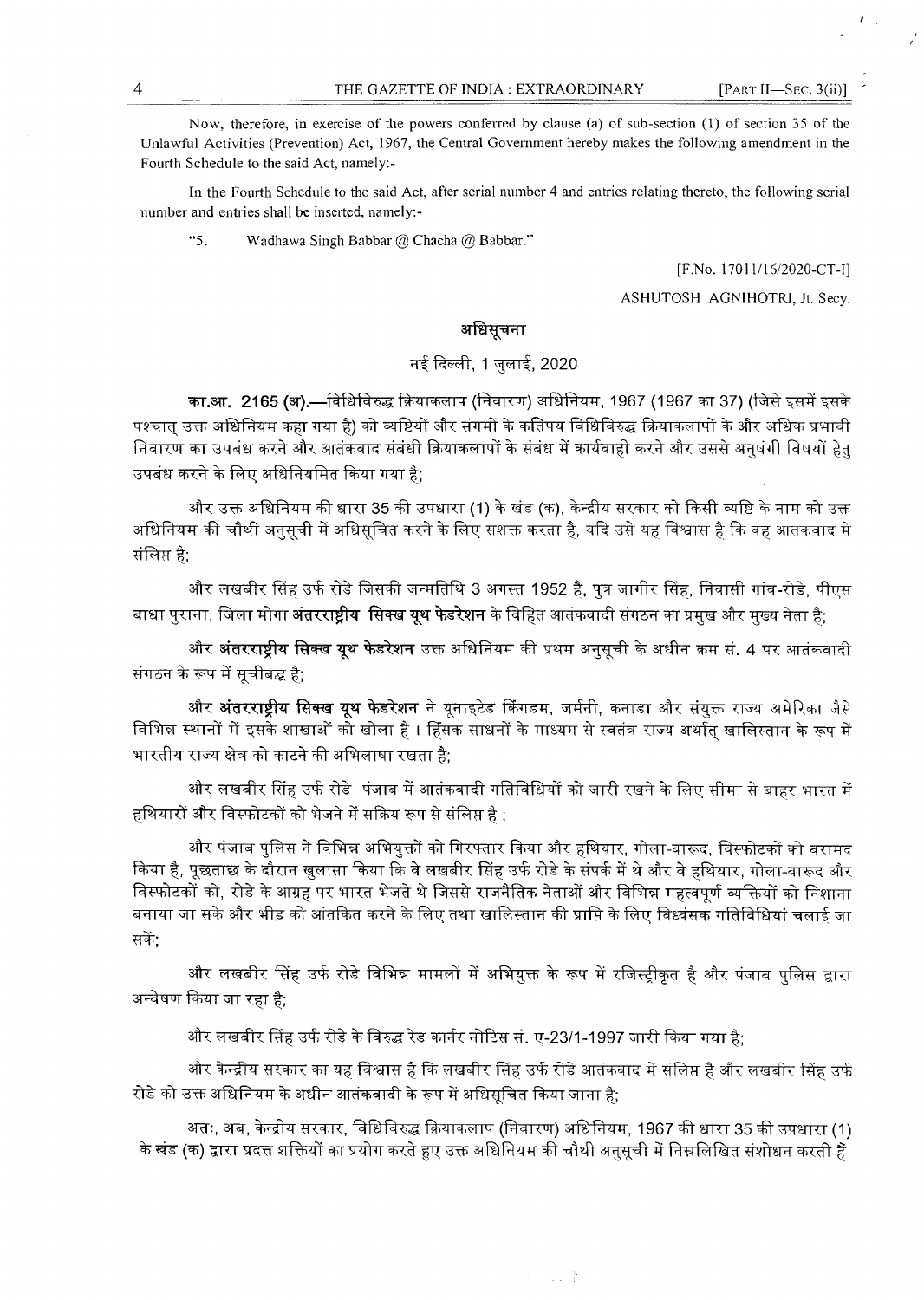उक्त अधिनियम की चौथी अनुसूची में, क्रम संख्यांक 5 और उससे संबंधित प्रविष्टियों के पश्चात् निम्नलिखित क्रम संख्यांक और प्रविष्टियां अंतःस्थापित की जाएंगी, अर्थात् :-

"6. लखबीर सिंह रोडे।"

[फा.सं.17011/16/2020-सीटी-1]

आशुतोष अग्निहोत्री, संयुक्त सचिव

## **NOTIFICATION**

#### New Delhi, the 1st July, 2020

S.O. 2165 (E).—Whereas, the Unlawful Activities (Prevention) Act, 1967 (37 of 1967) (hereinafter referred to as the said Act) has been enacted to provide for more effective prevention of certain unlawful activities of individuals and associations and for dealing with terrorist activities and for matters connected therewith;

And whereas, clause (a) of sub-section (1) of section 35 of the said Act empowers the Central Government to notify the name of an individual in the Fourth Schedule to the said Act, if it believes that he is involved in terrorism;

And whereas, Lakhbir Singh @Rode having date of birth on the 03August, 1952, S/o Jagir Singh, r/o Village — Rode, PS Bagha Purana, District Moga, is chief and key leader of proscribed terrorist organisation of INTERNATIONAL SIKH YOUTH FEDERATION ;

And whereas, the INTERNATIONAL SIKH YOUTH FEDERATIONis listed as a terrorist organisation under the First Schedule to the said Act at serial number 4;

And whereas,INTERNATIONAL SIKH YOUTH FEDERATION opened its chapters at various places in United Kingdom, Germany, Canada and the United States of America. INTERNATIONAL SIKH YOUTH FEDERATION aspires to carve out of Indian territory as an independent state i.e. Khalistan through violent means;

And whereas, Lakhbir Singh @ Rode is actively engaged in sending weapons and explosives consignments from across the border to India to carry out terrorist activities in Punjab.

And whereas, Punjab Police arrested various accused and recovered arms, ammunition, explosives, who revealed during interrogation that they were in contact with Lakhbir Singh @ Rode and had carried consignments of arms, ammunition and explosives to India at the instance of Rode for subversive activities for the attainment of Khalistan to terrorize the masses and to target various Very Very Important Persons (VVIPs) and political leaders;

And whereas, Lakhbir Singh  $\omega$  Rode is accused in various cases registered and being investigated by the Punjab Police;

And whereas, Red Corner Notice No. A-23/1-1997has been issued against Lakhbir Singh @ Rode;

And whereas, the Central Government believes thatLakhbir Singh @ Rodeis involved in terrorism and Lakhbir Singh @ Rodeis to be notified as a terrorist under the said Act;

Now, therefore, in exercise of the powers conferred by clause (a) of sub-section (1) of section 35 of the Unlawful Activities (Prevention) Act, 1967, the Central Government hereby makes the following amendment in the Fourth Schedule to the said Act, namely:-

In the Fourth Schedule to the said Act, after serial number 5 and entries relating thereto, the following serial number and entries shall be inserted, namely:-

"6. LakhbirSingh @ Rode."

[F.No. 17011/16/2020-CT-1] ASHUTOSH AGNIHOTRI, Jt. Secy.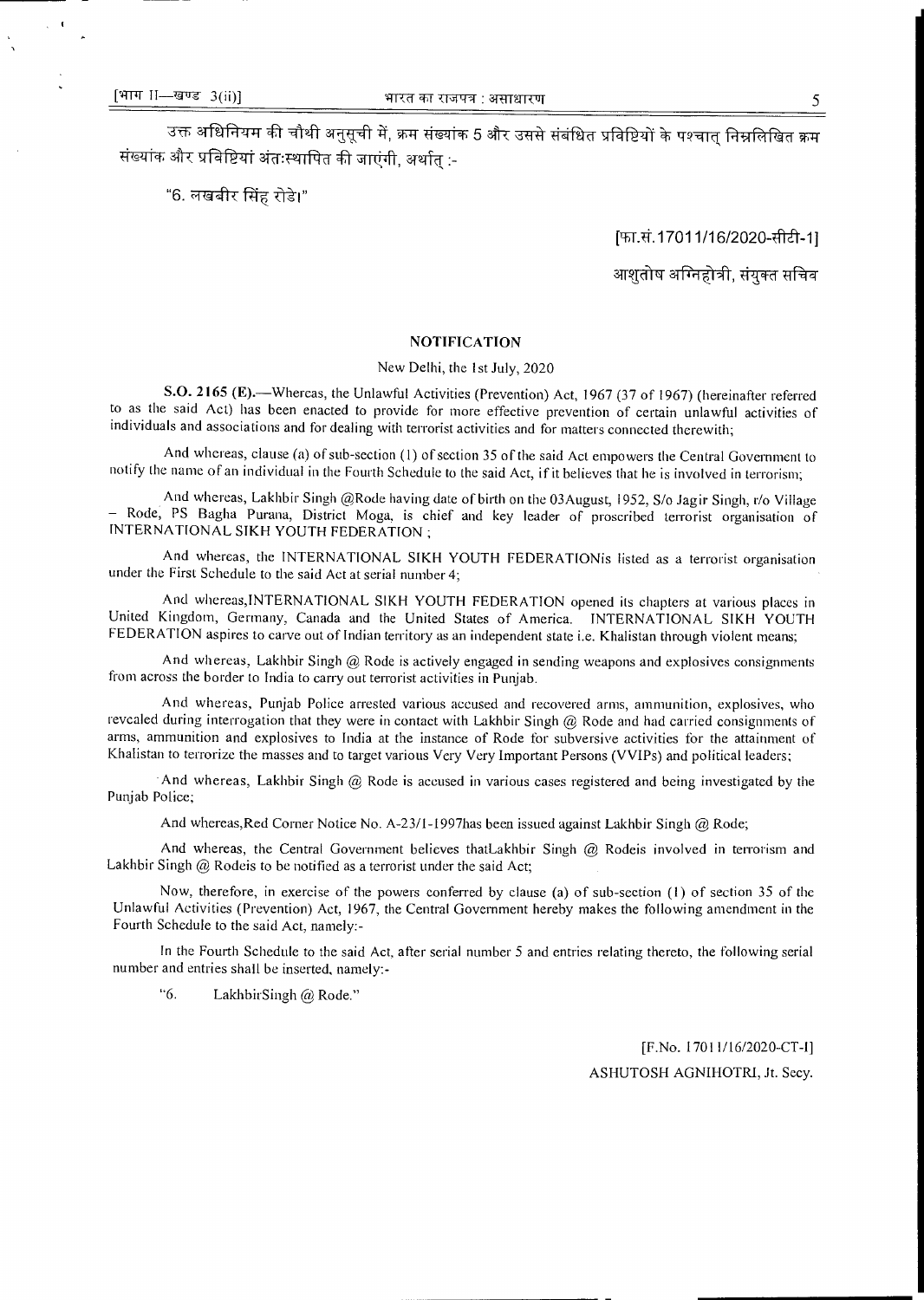## अधिसूचना

# नई दिल्ली, 1 जुलाई, 2020

का.आ. 2166 (अ).—विधिविरुद्ध क्रियाकलाप (निवारण) अघिनियम, 1967 (1967 का 37) (जिसे इसमें इसके पश्चात उक्त नियम कहा गया है) को व्यष्टियों और संगमों के कतिपय विधिविरुद्ध क्रियाकलापों के और अधिक प्रभावी निवारण का उपबंध करने और आतंकवाद संबंधी क्रियाकलापों के संबंध में कार्रवाई करने और उससे अनुषंगी विषयों हेतु उपबंध करने के लिए अधिनियमित किया गया है;

और उक्त अधिनियम की धारा 35 की उपधारा (1) का खंड (क), केन्द्रीय सरकार को किसी व्यष्टि के नाम को उक्त अधिनियम की चौथी अनुसूची में अधिसूचित करने के लिए सशक्त करता है, यदि उसे यह विश्वास है कि वह आतंकवाद में संलिप्त है;

और रणजीत सिंह उर्फ नीता, आयु लगभग 52 वर्ष अभिनिषिद्ध आतंकवादी संगठन, खालिस्तान जिंदाबाद फोर्स का प्रमुख और मुख्य नेता है;

और खालिस्तान जिंदाबाद फोर्स उक्त अधिनियम की पहली अनुसूची के अधीन उसकी क्रम संख्या 3 पर आतंकवादी संगठन के रूप में सचीबद्ध है:

और रणजीत सिंह उर्फ नीता ने आतंकवादी क्रियाकलापों में सहायता, उनका उत्प्रेरण, नेतृत्व, संचालन और निधिकरण कर रहा है और आतंकवाद को बढ़ावा देने के लिए सीमा पार स्वापक पदार्थों के साथ आयुधों, गोला-बारूद, , विस्फोटक सामग्रियों को भेज रहा है और भारत के विरुद्ध उनकी कार्रवाईयों का समर्थन करता है

और रणजीत सिंह उर्फ नीता ने वर्ष 1993 में खालिस्तान जिंदाबाद फोर्स की स्थापना की थी और स्वयं उसका प्रमख बना था । खालिस्तान जिंदाबाद फोर्स की सोशल मीडिया नेटवर्क के माध्यम से कट्टरता फैलाने के लिए उसके सहबद्धों के साथ पाकिस्तान, युनाइटेड किंगडम, स्विटजरलैंड, इटली, जर्मनी, संयुक्त राज्य अमेरिका, कनाड़ा, ऑस्ट्रिया, बेल्जियम. नेपाल और मलेशिया में अंतर्राष्टीय उपस्थिति है:

और रणजीत सिंह उर्फ नीता के संरक्षण के अधीन खालिस्तान जिंदाबाद फोर्स. भारत में हए अनेक आतंकवादी हमलों में संलिप्त है, जिसके अंतर्गत निम्नलिखित है, अर्थातु:-

- दिसंबर, 1996 में अंबाला के पास झेलम एक्सप्रेस टेन में बम विस्फोट:  $(1)$
- अप्रैल और जून 1997 में पठानकोट में दो बसों में बम विस्फोट, कई बस यात्रियों की हत्या या क्षति;  $(2)$
- जून, 1998 में शालीमार एक्सप्रेस ट्रेन में बम विस्फोट;  $(3)$
- नवंबर, 1999 में पठानकोट के पास पूजा एक्सप्रेस ट्रेन में विस्फोट, 14 व्यक्तियों की हत्या और 42 अन्य को  $(4)$ क्षति:
- फरवरी, 2000 में सियालदाह एक्सप्रेस में विस्फोट, जिसमें 5 व्यक्तियों की हत्या हुई थी और 4 क्षतिग्रस्त हुए  $(5)$ थे.
- फरवरी, 2000 में कैलाश गेस्ट हाउस, पहाड़गंज, दिल्ली में विस्फोट, जिसमें 8 व्यक्ति क्षतिग्रस्त हुए थे;  $(6)$
- समस्तपुर ग्राम के पास बस विस्फोट, जिसमें 7 व्यक्तियों का हत्या हुई थी और 24 क्षतिग्रस्त हुए थे;  $(7)$
- 3 मार्च, 2002 फतहगढ़ साहिब में बस के अंदर इंप्रोवाइज्ड एक्सप्लोसिव डिवाइस (आईईडी) विस्फोट,  $(8)$ जिसमें 8 व्यक्तियों की हत्या हुई थी और 8 व्यक्ति क्षतिग्रस्त हुए थे;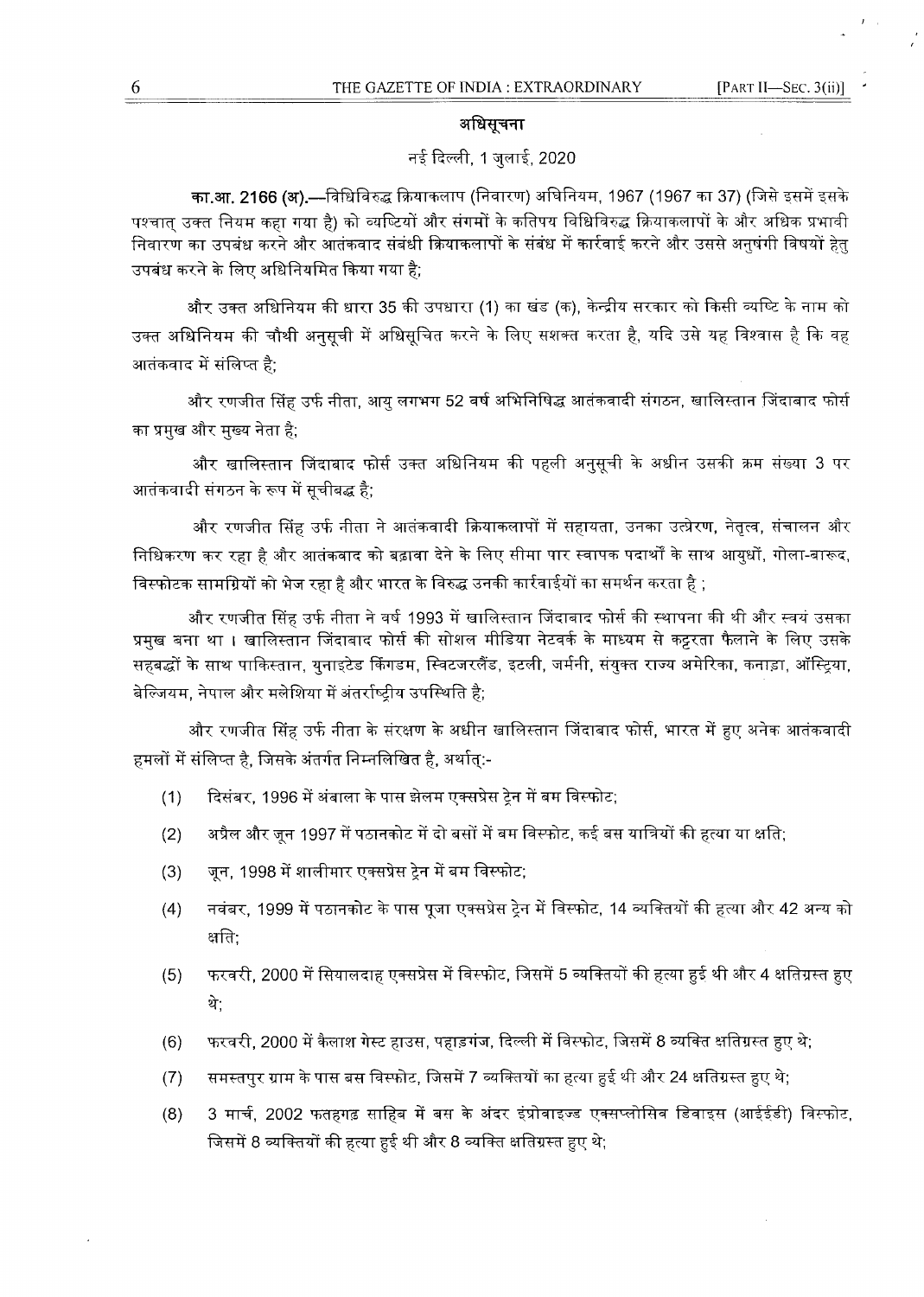- जून, 2001 में जम्मू रेलवे स्टेशन पर विस्फोट, जिसमें 1 व्यक्ति की हत्या हुई थी और 48 व्यक्तियों को क्षति  $(9)$ कारित हुई थी:
- (10) सितंबर, 2005 में चंडीगढ़ के अंतर्राज्जीय बस टर्मिनल (आईएसबीटी) में इंप्रोवाइज्ड एक्सप्लोसिव डिवाइस (आईईडी) विस्फोट, जिसमें 7 व्यक्तियों को क्षति कारित हुई थी;
- (11) जुलाई, 2009 में पटियाला में राष्ट्रीय सिक्ख संगत प्रमुख रुलदा सिंह पर हमला, जो बाद में क्षतियों से मर गया था । जिसकी योजना रणजीत सिंह उर्फ नीता द्वारा तैयार की गई थी :
- (12) मई, 2009 में वियना (आस्ट्रिया) में गुरुद्वारे के अंदर डेरा सचखंड बालान (जालंधर) के संत रामानंद और संत निरंजनदास पर हमला, जिसमें संत रामानंद की हत्या हुई थी और संत निरंजनदास को गंभीर क्षति पहुंची थी;

और रणजीत सिंह उर्फ नीता पंजाब पुलिस द्वारा रजिस्ट्रीकृत और अन्वेषित किए जाने वाले विभिन्न मामलों जैसे कि हत्या, आतंकवादी हमलों, जाली भारतीय करेंसी नोटों के नेटवर्क के समर्थन और राष्ट्रीय अनुसंधान अभिकरण द्वारा रजिस्ट्रीकृत एक मामले में अभियुक्त है;

और रणजीत सिंह उर्फ नीता के विरुद्ध रेड कार्नर नोटिस सं.ए-723/07-2000 जारी किया गया है;

और केन्द्रीय सरकार का यह विश्वास है कि रणजीत सिंह उर्फ नीता, आतंकवाद में संलिप्त है और रणजीत सिंह उर्फ नीता, को उक्त अधिनियम के अधीन एक आतंकवादी के रूप में अधिसूचित किया जाना चाहिए;

अत:, अब, केन्द्रीय सरकार, विधिविरुद्ध क्रियाकलाप (निवारण) अधिनियम, 1967 की धारा 35 की उपधारा (1) के खंड (क) द्वारा प्रदत्त शक्तियों का प्रयोग करते हुए उक्त अधिनियम की चौथी अनुसूची में निम्नलिखित संशोधन करती है, अर्थात्:-

उक्त अधिनियम की चौथी अनुसूची में क्रम संख्यांक 6 और उससे संबंधित प्रविष्टियों के पश्चात् निम्नलिखित क्रम संख्यांक और प्रविष्टियां अंत:स्थापित की जाएंगी, अर्थात:-

"7. रणजीत सिंह उर्फ नीता"

[फा. सं. 17011/16/2020-सीटी-1]

आशतोष अग्निहोत्री, संयुक्त सचिव

## **NOTIFICATION**

#### New Delhi, the 1st July, 2020

S.O. 2166 (E).—Whereas, the Unlawful Activities (Prevention) Act, 1967 (37 of 1967) (hereinafter referred to as the said Act) has been enacted to provide for more effective prevention of certain unlawful activities of individuals and associations and for dealing with terrorist activities and for matters connected therewith;

And whereas, clause (a) of sub-section (1) of section 35 of the said Act empowers the Central Government to notify the name of an individual in the Fourth Schedule to the said Act, if it believes that he is involved in terrorism;

And whereas, Ranjeet Singh @ Neeta, aged about 52 years, is chief and key leader of proscribed terrorist organization of KHALISTAN ZINDABAD FORCE;

And whereas, KHALISTAN ZINDABAD FORCE is listed as a terrorist organisation under the First Schedule to the said Act at serial number 3;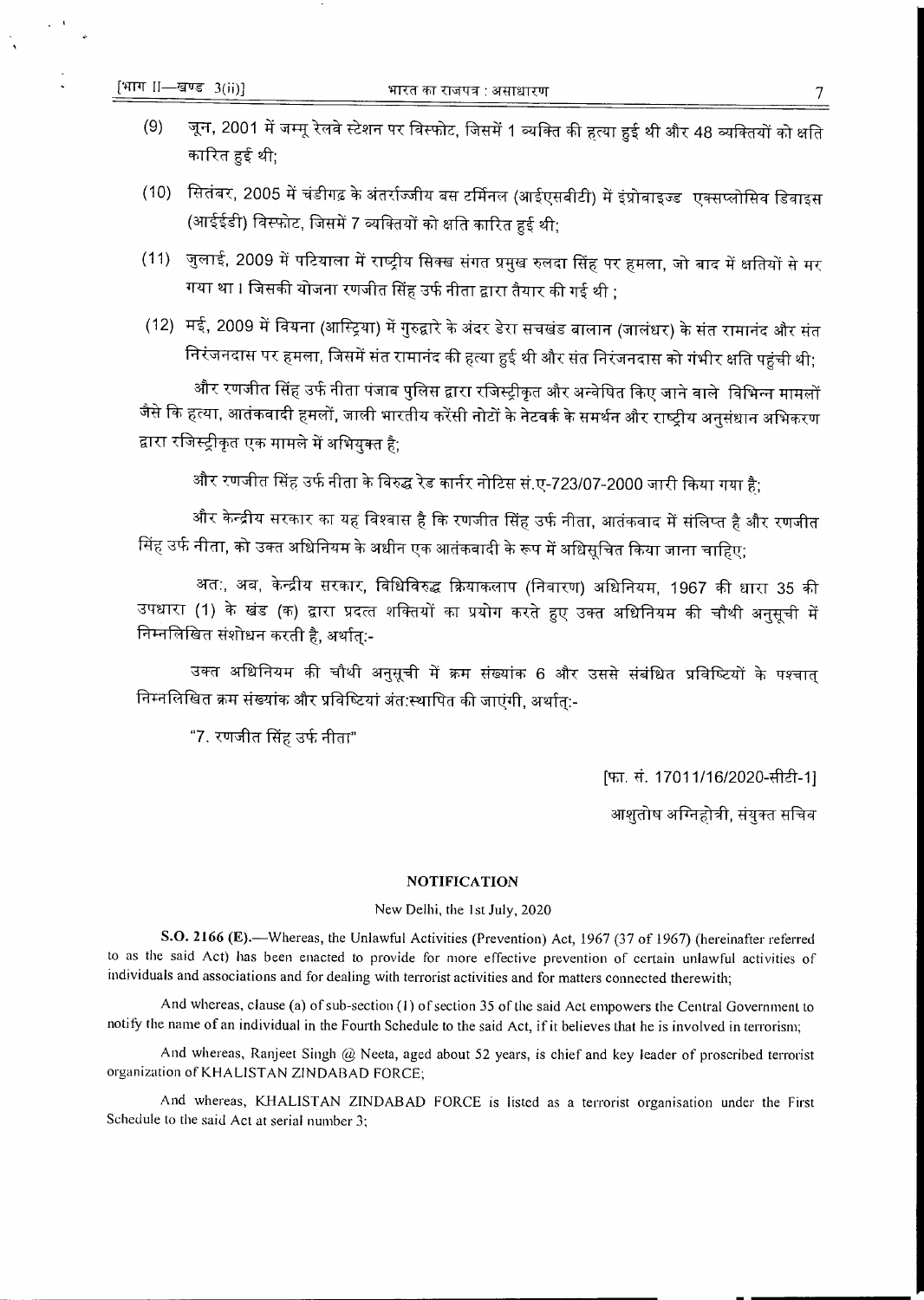And whereas, Ranjeet Singh @ Neeta has been aiding, abetting, spearheading, operationalizing and funding terrorist activities and pushing in consignments of arms, ammunition, explosives materials laced with narcotics from across the border to promote terrorism and support their actions against India;

And whereas, KHALISTAN ZINDABAD FORCE was established by Ranjeet Singh @ Neeta in 1993 with himself as its Chief. Khalistan Zindabad Force has international presence with its associates in Pakistan, United Kingdom, Switzerland, Italy, Germany, United States of America, Canada, Austria, Belgium, Nepal and Malaysia to carry out radicalisation through social media network;

And whereas, KHALISTAN ZINDABAD FORCE under the patronage of Ranjeet Singh @Neeta has been involved in various terrorist attacks in India, which include the following,namely: -

- (1) Bomb explosion in Jhelum Express train near Ambala in December, 1996;
- (2) Bomb explosion in two buses at Pathankot in April and June, 1997, Killing or injuring a number of bus passengers;
- (3) Bomb explosion in Shalimar Express Train in June 1998;
- (4) Explosion in Pooja Express Train near Pathankot in November, 1999, killing 14 persons and causing injuries to 42 others;
- (5) Explosion in Sealdah Express in February, 2000, in which 5 persons killed 4 injured;
- (6) Explosion in Kailash Guest House, Paharganj, Delhi on February, 2000, in which 8 persons were injured;
- (7) Explosion in bus near village Samastpur, in which 7 persons were killed and 24 injured;
- (8) Improvised Explosive Device (IED) explosion in a bus in Fatehgarh Sahib on  $3<sup>rd</sup>$  March, 2000, in which 8 persons were killed and 8 persons were injured;
- (9) Explosion at Jammu Railway Station in June, 2001, in which 1 person was killed and 48 persons sustained injuries;
- (10) Improvised Explosive Device (IED) explosion at Inter-State Bus Terminal(ISBT) Chandigarh in September, 2005 in which 7 persons sustained injuries;
- (11) Attack on Rashtriya Sikh Sangat Chief, Rulda Singh at Patiala in July, 2009, who later on succumbed to his injuries. Planning of this was chalked out by Ranjeet Singh @ Neeta;
- (12) Attack on SantRamanand and SantNiranjan Das of DeraSachkhand Ballan (Jalandhar) at a Gurudwara in Vienna (Austria) in May, 2009, killing SantRamanand and seriously injuring SantNiranjan Das;

And whereas,Ranjeet Singh @ Neeta is accused in various cases registered and being investigated by the Punjab Police like murder, terror attacks, support to Fake Indian Currency Notes network and a case registered by National Investigation Agency;

And whereas,Red Corner Notice No. A-723/07-2000has been issued against Ranjeet Singh @ Neeta;

And whereas, the Central Government believes that Ranjeet Singh @ Neetais involved in terrorism and Ranjeet Singh  $@$  Neeta is to be notified as a terrorist under the said Act;

Now, therefore, in exercise of the powers conferred by clause (a) of sub-section (1) of section 35 of the Unlawful Activities (Prevention) Act, 1967, the Central Government hereby makes the following amendment in the Fourth Schedule to the said Act, namely:-

In the Fourth Schedule to the said Act, after serial number 6 and entries relating thereto, the following serial number and entries shall be inserted, namely:-

 $~47.$ Ranjeet Singh @ Neeta."

> [F.No. 17011/16/2020-CT-I] ASHUTOSH AGNIHOTRI, Jt. Secy.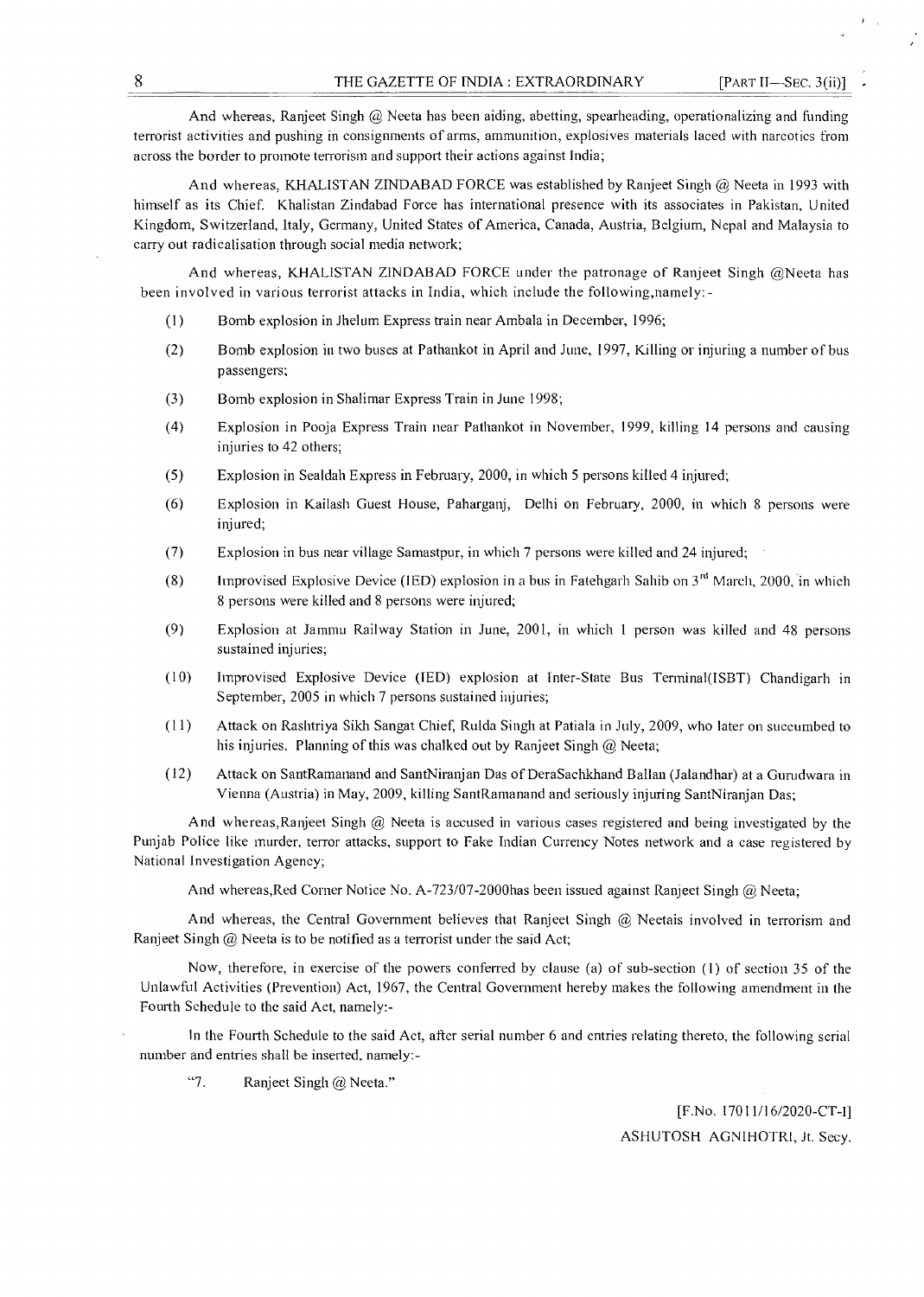## अधिसूचना

# नई दिल्ली, 1 जुलाई, 2020

का.<mark>आ. 2167 (अ).—</mark>विधिविरुद्ध क्रियाकलाप (निवारण) अधिनियम, 1967 (1967 का 37) (जिसे इसमें इसके पश्चात् उक्त अधिनियम कहा गया है) को व्यष्टियों और संगमों के कतिपय विधिविरुद्ध क्रियाकलापों के और अधिक प्रभावी निवारण का उपबंध करने और आतंकवाद संबंधी क्रियाकलापों के संबंध में कार्यवाही करने और उससे अनुषंगी विषयों हेतु उपबंध करने के लिए अधिनियमित किया गया है;

और उक्त अधिनियम की धारा 35 की उपधारा (1) का खंड (क), केन्द्रीय सरकार को किसी व्यष्टि के नाम को उक्त अधिनियम की चौथी अनुसूची में अधिसूचित करने के लिए सशक्त करता है, यदि उसे यह विश्वास है कि वह आतंकवाद में संलिप्त है:

और परमजीत सिंह उर्फ पंजवार जिसके जन्म की तारीख 21 अप्रैल, 1960 है पुत्र कश्मीर सिंह निवासी ग्राम तरनतरण पंजवार खालिस्तान कमांडो फोर्स के अभिनिष्द्ध आतंकवादी संगठन का मुख्य और प्रमुख नेता है;

और खालिस्तान कमांडो फोर्स पहली अनुसूची के अधीन कम सं. 2 पर आतंकवादी संगठन के रूप में सूचीबद्ध है;

और परमजीत सिंह उर्फ पंजवार वर्तमान में पाकिस्तान के लाहौर में है और वहां से ही संचालन कर रहा है वह पाकिस्तान के नवयुवकों को हथियारों को चलाने का प्रशिक्षण की व्यवस्था कर रहा है और हथियारों और गोलाबारूद की पूर्ति और के बहुत महत्वपूर्ण व्यक्तियों (वीआईपी) को टरगेटिंग करने के लिए पश्चतापवर्ती घुसपैठ में लगा हुआ है और उन्हें आर्थिक वित्त पोषण देता है:

परमजीत सिंह उर्फ पंजवार रेडियो पाकिस्तान पर द्वारा भारत सरकार के विरुद्ध अल्पसंख्यकों को भड़काने के आशय से अत्यधिक राजद्रोही और पृथक्कतावादी कार्यक्रमों का प्रसारण कर रहा था। वह मादकद्रव्यों की तस्करी में भी सक्रिय है और तस्करों और आतंकवादियों के बीच प्रमुख संवाहक है पंजवार की पंजाब में मादक द्रव्यों के व्यापार को बढ़ावा देने तथा नकली भारतीय करेंसियों के प्रचालन में सहभागिता सुप्रमाणित है । उसके संगठन अर्थात् खालिस्तान कमांडो फोर्स द्वारा भूतपूर्व आतंकवादियों, स्लीपर सेलों को और उन अन्य व्यक्तियों, जो जमानत पर है तथा जो भारत विरोधी बलो को साथ अर्तबन्धन बनाने के पक्ष में है, भारत के प्रति विरोधी उन व्यक्तियों को भी जो जमानत पर हैं तथा अन्य फोर्सों को पुन: सक्रिय बनाने के प्रयास किए जा रहे हैं;

और खालिस्तान कमांडो फोर्स, फरवरी, 1986 में हिंसक साधनों या सशसत्र संघर्ष के माध्यम से खालिस्तान बनाने के उद्देश्य से अस्तित्व में आया था । इस संगठन के संचालन का उद्देश्य आतंकवादी गतिविधियों के अत्याधुनिक हथियारों की खरीद के लिए बैंक डकैतियों या फिरौती के लिए अपहरण करने वाले को अंजाम देना था;

और खालिस्तान कमांडो फोर्स, परमजीत सिंह के संरक्षण के अधीन भारत में हुए अनेक आतंकवादी हमलों में संलिप्त है, जिसके अंतर्गत निम्नलिखित हैं, अर्थात्:-

- (1) जून, 1988 में खालिस्तान कमांडो फोर्स द्वारा कुछ उच्च राजनीतिज्ञ नेता मारे गए थे और अक्तूबर, 1988 में बम विस्फोट भी किया गया था:
- (2) इस समूह ने फिरोजपुर में 10 राय सिक्खों को मारा:
- (3) इस समूह ने मेजर जनरल बी.एन. कुमार की चेयरमेन भाखरा बेस मैनेजमेंट बोर्ड, चंडीगढ़, राजन बेंस पुत्र श्री गोविंद राम, आईपीएस और थापर इंजीनियरिंग कॉलेज, पटियाला के 18 छात्रों की हत्या की थी;
- (4) खालिस्तान कमांडो फोर्स मॉड्यूल 1988 और 1999 के संगीन बम विस्फोट के लिए उत्तरदायी था;
- (5) पंजाब पुलिस ने खालिस्तान कमांडो फोर्स के अनेक मॉड्यूल्स नष्ट किए और अनेक अभियुक्तों को गिरफ्तार और हथियारों, गोला-बारुदों, विस्फोटकों को बरामद किया, जिसका उद्देश्य खालिस्तान की प्राप्ति के लिए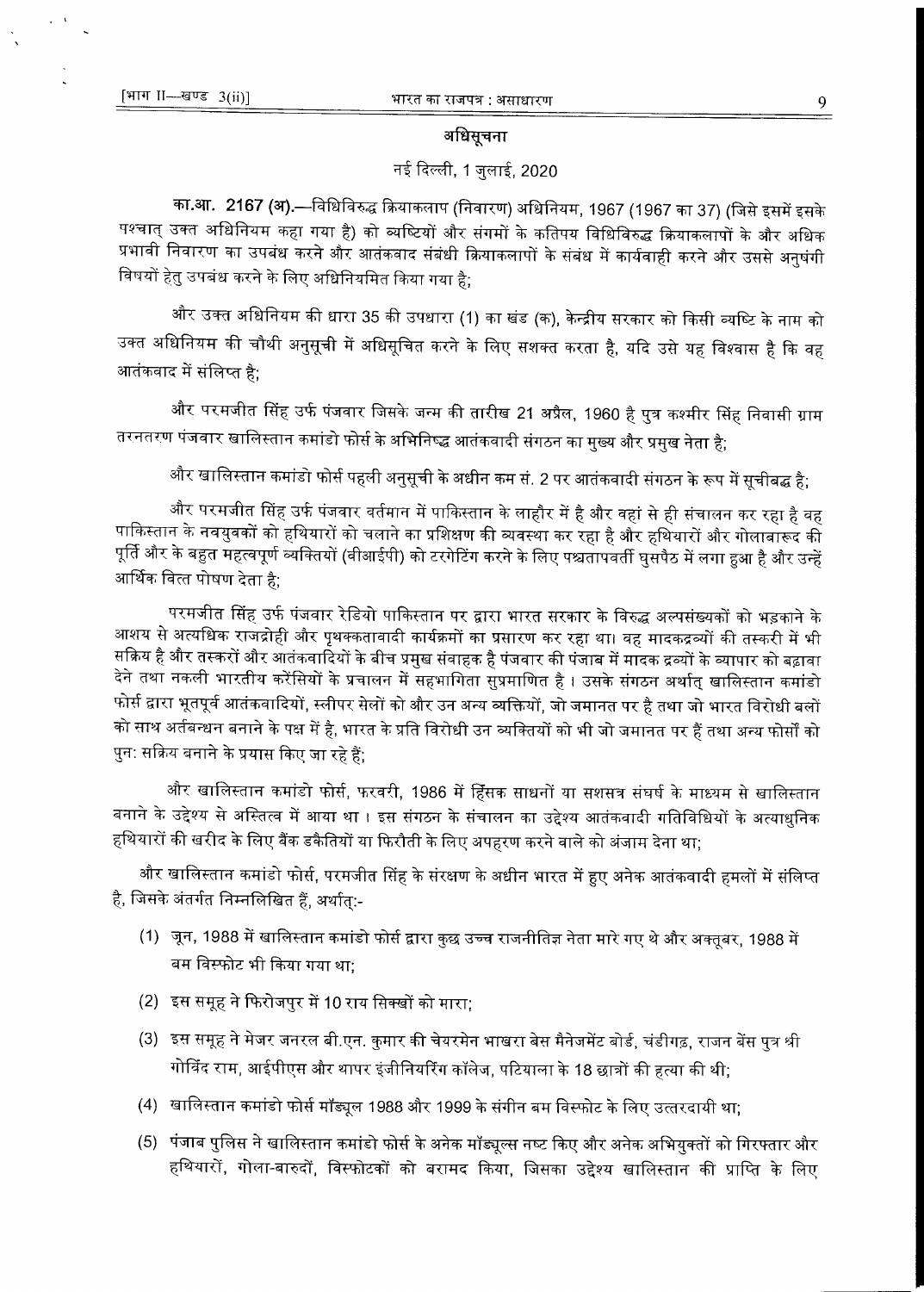[PART II-SEC.  $3(ii)$ ]

आतंकवादी गतिविधियों को फैला कर जनता को आतंकित करना और विभिन्न अति महत्वपूर्ण व्यक्तियों (बी वी आई पी) और राजनीतिक नेताओं को निशाना बनाना था ।

और परमजीत सिंह उर्फ पंजवार पंजाब पुलिस द्वारा रजिस्ट्रीकृत और अन्वेषित किए जाने वाले अनेकों मामलों में अभियुक्त हैं;

और परमजीत सिंह उर्फ पंजवार के विरुद्ध रेड कार्नर नोटिस सं. ए-461/09-1995 जारी किया गए हैं;

और केन्द्रीय सरकार का यह विश्वास है कि परमजीत सिंह उर्फ पंजवार आतंकवाद में संलिपत है और परमजीत सिंह उर्फ पंजवार को उक्त अधिनियम के अधीन एक आतंकवादी के रूप में अधिसूचित किया जाना चाहिए;

अत:. अब. केन्द्रीय सरकार. विधिविरुद्ध क्रियाकलाप (निवारण) अधिनियम. 1967 की धारा 35 की उपधारा (1) के खंड (क) द्वारा प्रदत्त शक्तियों का प्रयोग करते हुए उक्त अधिनियम की चौथी अनुसूची में निम्नलिखित संशोधन करती है. अर्थात:-

उक्त अधिनियम की चौथी अनुसूची में, क्रम संख्यांक 7 और उससे संबंधित प्रविष्टियों के पश्चात् निम्नलिखित क्रम संख्यांक और प्रविष्टियां अंत:स्थापित की जाएंगी, अर्थात:-

"8. परमजीत सिंह उर्फ पंजवार"।

[फा.सं. 17011/16/2020 सीटी-1]

आशतोष अग्निहोत्री, संयक्त सचिव

#### **NOTIFICATION**

#### New Delhi, the 1st July, 2020

S.O. 2167 (E).—Whereas, the Unlawful Activities (Prevention) Act, 1967 (37 of 1967) (hereinafter referred to as the said Act) has been enacted to provide for more effective prevention of certain unlawful activities of individuals and associations and for dealing with terrorist activities and for matters connected therewith;

And whereas, clause (a) of sub-section (1) of section 35 of the said Act empowers the Central Government to notify the name of an individual in the Fourth Schedule to the said Act, if it believes that he is involved in terrorism;

And whereas, Paramjit Singh @ Panjwar having date of birth on the 21<sup>st</sup> April, 1960, S/o Kashmir Singh, r/o village Panjwar, Taran Taranis chief and key leader of proscribed terrorist organization ofKHALISTAN **COMMANDO FORCE:** 

And whereas, KHALISTAN COMMANDO FORCEis listed as a terrorist organisation under the First Schedule to thesaidAct at serial number2;

And whereas, Paramjit Singh @ Panjwar is presently based at Lahore in Pakistan and operating from there. He has been arranging arms training to youths in Pakistan and remained engaged in supplying of arms and ammunition and subsequent infiltration into India for targeting Very Important Persons (VIPs) and economic installations;

And whereas, Paramiit Singh @ Panjwar had been broadcasting highly seditious and separatist programmes on Radio Pakistan, intended to incite the minorities against the Government of India. He also remained active in smuggling of drugs and is a major conduit between smugglers and terrorists. Panjwar's complicity in promoting drug trade and Fake Indian Currency Notes operation in Punjab are well documented. Efforts are being made by his organisation i.e. KHALISTAN COMMANDO FORCE, to reactive former militants, sleeper cells and also those on bail and has been in favour of forming nexus with other forces hostile to lndia;

And whereas, KHALISTAN COMMANDO FORCE came into existence in February, 1986 with an objective to create Khalistan through violent means / armed struggle. The modus-operandi of this organisation was to commit bank robberies / kidnappings for ransom for use to purchase sophisticated weapons for terrorist activites;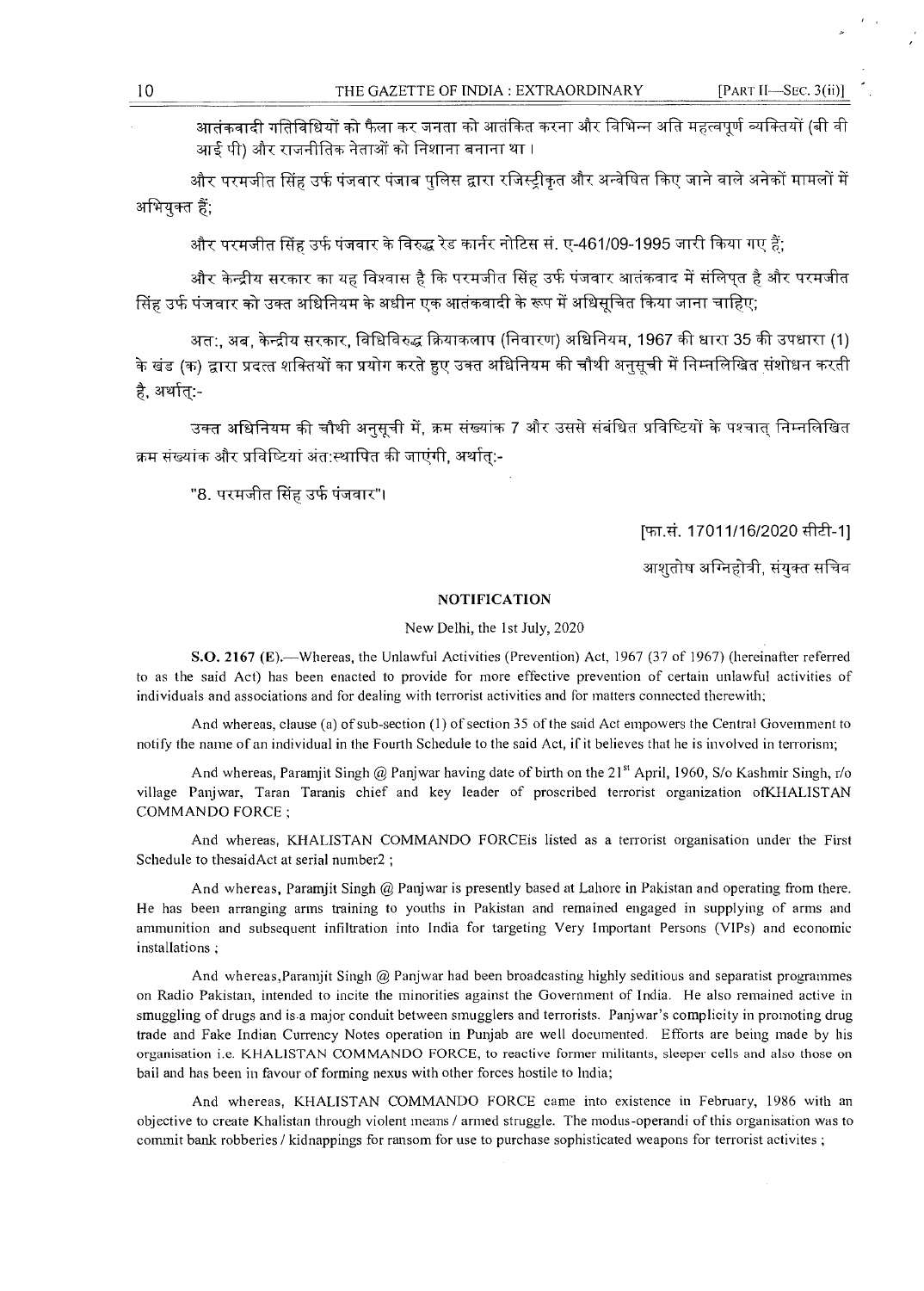And whereas,KHALISTAN COMMANDO FORCE under the patronage of Paramjit Singh Panjwar has been involved in various terrorist attacks in India, which include the following,namely:-

- (1) In June, 1988, KHALISTAN COMMANDO FORCE had killed some top political leaders and also exploded a bomb in October, 1988;
- (2) This group killed 10 Rai Sikhs at Firozpur;
- (3) This groups was also responsible for killing of Major Gen. B. N. Kumar, Chairman Bhakra Beas Management Board, Chandigarh, RajanBains, S/o Sh. Gobind Ram, IPS and 18 students at Thappar Engineering College, Patiala;
- (4) KHALISTAN COMMANDO FORCE module was responsible for series of bomb blasts in 1998 and 1999;
- (5) Punjab Police busted several modules of KHALISTAN COMMANDO FORCE and arrested various accused and recovered arms, ammunition, explosives, meant for subversive activities for the attainment of Khalistan to terrorize the masses and to target various Very Very Important Persons (VVIPs) and political leaders;

And whereas,Paramjit Singh @ Panjwaris accused in various cases registered and being investigated by the Punjab Police;

And whereas,Red Corner Notice No. A-461/09-1995has been issued against Paramjit Singh @ Panjwar;

And whereas, the Central Government believes that Paramjit Singh @ Panjwaris involved in terrorism and Paramjit Singh @ Panjwaris to be notified as a terrorist under the said Act;

Now, therefore, in exercise of the powers conferred by clause (a) of sub-section (I) of section 35-of the Unlawful Activities (Prevention) Act, 1967, the Central Government hereby makes the following amendment in the Fourth Schedule to the said Act, namely:-

In the Fourth Schedule to the said Act, after serial number 7 and entries relating thereto, the following serial number and entries shall be inserted, namely:-

 $"8.$ Paramjit Singh @ Panjwar".

> [F.No. 17011/16/2020-CT-I] ASHUTOSH AGNIHOTRI, Jt. Secy.

# अधिसूचना

# नई दिल्ली, 1 जुलाई, 2020

का.आ. 2168 (अ).—विधिविरुद्ध क्रियाकलाप (निवारण) अघिनियम, 1967 (1967 का 37) (जिसे इसमें इसके पश्चात् उक्त नियम कहा गया है) को व्यष्टियों और संगमों के कतिपय विधिविरुद्ध क्रियाकलापों के और अधिक प्रभावी निवारण का उपबंध करने और आतंकवाद संबंधी क्रियाकलापों के संबंध में कार्रवाई करने और उससे अनुषंगी विषयों हेतु उपबंध करने के लिए अधिनियमित किया गया है:

और उक्त अधिनियम की धारा 35 की उपधारा (1) का खंड (क), केन्द्रीय सरकार को किसी व्यष्टि के नाम को उक्त अधिनियम की चौथी अनुसूची में अधिसूचित करने के लिए सशक्त करता है, यदि उसे यह विश्वास है कि वह आतंकवाद में संलिप्त है $\cdot$ 

और भूपेन्द्र सिंह भिंडा, जिसके जन्म की तारीख 16 जनवरी, 1975 है, अभिनिषिद्ध आतंकवादी संगठन, खालिस्तान जिंदाबाद फोर्स का एक प्रमुख सदस्य है :

और खालिस्तान जिंदाबाद फोर्स, उक्त अधिनियम की पहली अनुसूची के अधीन उसकी क्रम संख्या 3 पर आतंकवादी संगठन के रूप में सचीबद्ध है :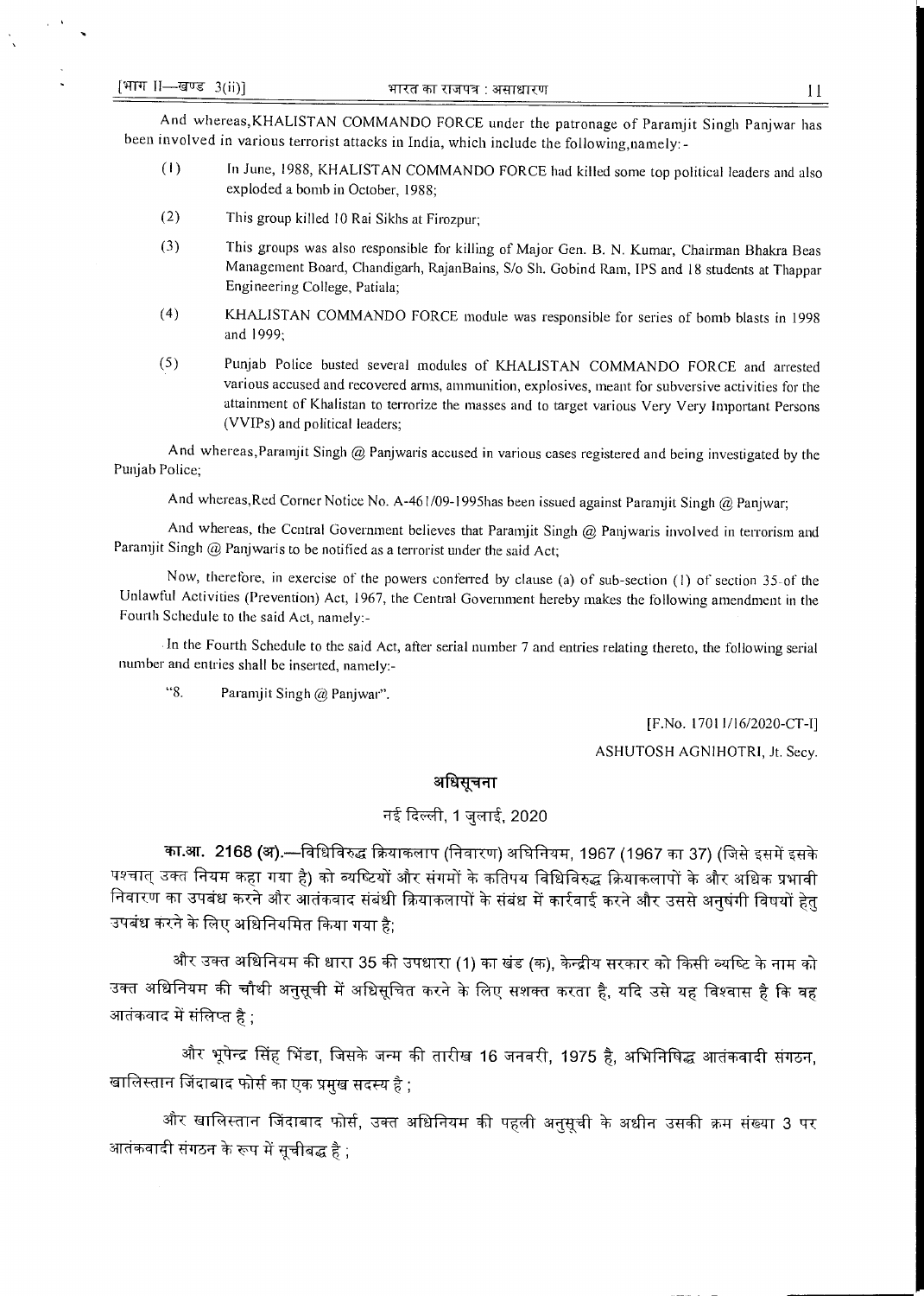और भूपेन्द्र सिंह भिंडा वर्तमान में जर्मनी निवासी है । भूपेन्द्र सिंह भिंडा, डेरा राधास्वामी, सेक्ट बीस, अमृतसर की वियना, ऑस्ट्रिया यात्रा के दौरान उन्हें निशाना बनाने के षडयंत्र के संबंध में जर्मनी में गिरफ्तार किया गया था । उसे चार वर्ष और तीन मास का दंडादेश दिया गया था ;

और खालिस्तान जिंदाबाद फोर्स की सोशल मीडिया नेटवर्क के माध्यम से कट्टरता फैलाने के लिए उसके सहबद्धों के साथ पाकिस्तान, युनाइटेड किंगडम, स्विटजरलैंड, इटली, जर्मनी, संयुक्त राज्य अमेरिका, कनाड़ा, ऑस्ट्रिया, वेल्जियम, नेपाल और मलेशिया में अंतर्राष्ट्रीय उपस्थिति है ;

और खालिस्तान जिंदाबाद फोर्स, भारत में हुए अनेक आतंकवादी हमलों में संलिप्त है, जिसके अंतर्गत निम्नलिखित है, अर्थात्:-

- (1) दिसंबर, 1996 में अंबाला के पास झेलम एक्सप्रेस ट्रेन में बम विस्फोट ;
- (2) अप्रैल और जून 1997 में पठानकोट में दो बसों में बम विस्फोट, कई बस यात्रियों की हत्या या क्षति ;
- जन. 1998 में शालीमार एक्सप्रेस ट्रेन में बम विसुफोट ;  $(3)$
- (4) नवंबर, 1999 में पठानकोट के पास पूजा एक्सप्रेस ट्रेन में विस्फोट, 14 व्यक्तियों की हत्या और 42 अन्य को क्षति :
- (5) फरवरी, 2000 में सियालदाह एक्सप्रेस में विस्फोट, जिसमें 5 व्यक्तियों की हत्या हुई थी और 4 क्षतिग्रस्त हुए थे :
- (6) फरवरी, 2000 में कैलाश गेस्ट हाउस, पहाड़गंज, दिल्ली में विस्फोट, जिसमें 8 व्यक्ति क्षतिग्रस्त हुए थे ;
- समस्तपुर ग्राम के पास बस विस्फोट, जिसमें 7 व्यक्तियों का हत्या हुई थी और 24 क्षतिग्रस्त हुए थे;  $(7)$
- 3 मार्च, 2002 फतहगढ़ साहिब में बस के अंदर इंप्रोवाइज्ड एक्सप्लोसिव डिवाइस (आईईडी) विस्फोट, जिसमें  $(8)$ 8 व्यक्तियों की हत्या हुई थी और 8 व्यक्ति क्षतिग्रस्त हुए थे ;
- (9) जून, 2001 में जम्मू रेलवे स्टेशन पर विस्फोट, जिसमें 1 व्यक्ति की हत्या हुई थी और 48 व्यक्तियों को क्षति कारित हुई थी;
- (10) सितंबर, 2005 में चंडीगढ़ के अंतर्राज्जीय बस टर्मिनल (आईएसबीटी) में इंप्रोवाइज्ड एक्सप्लोसिव डिवाइस (आईईडी) विस्फोट, जिसमें 7 व्यक्तियों को क्षति कारित हुई थी ;
- (11) जुलाई, 2009 में पटियाला में राष्ट्रीय सिक्ख संगत प्रमुख रुलदा सिंह पर हमला, जो बाद में क्षतियों से मर गया था :
- (12) मई, 2009 में वियना (आस्ट्रिया) में गुरुद्वारे के अंदर डेरा सचखंड बालान (जालंधर) के संत रामानंद और संत निरंजनदास पर हमला, जिसमें संत रामानंद की हत्या हुई थी और संत निरंजनदास को गंभीर क्षति पहुंची थी ;

और भूपेन्द्र सिंह भिंडा पंजाब पुलिस द्वारा रजिस्ट्रीकृत और अन्वेषित किए जाने वाले विभिन्न मामलों जैसे कि हत्या आतंकवादी हमलों, जाली भारतीय करेंसी नोटों के नेटवर्क के समर्थन और राष्ट्रीय अनुसंधान अभिकरण द्वारा रजिस्ट्रीकृत एक मामले में अभियुक्त है ;

और केन्द्रीय सरकार का यह विश्वास है कि भूपेन्द्र सिंह भिंडा आतंकवाद में संलिप्त है और भूपेन्द्र सिंह भिंडा को उक्त अधिनियम के अधीन एक आतंकवादी के रूप में अधिसूचित किया जाना चाहिए ;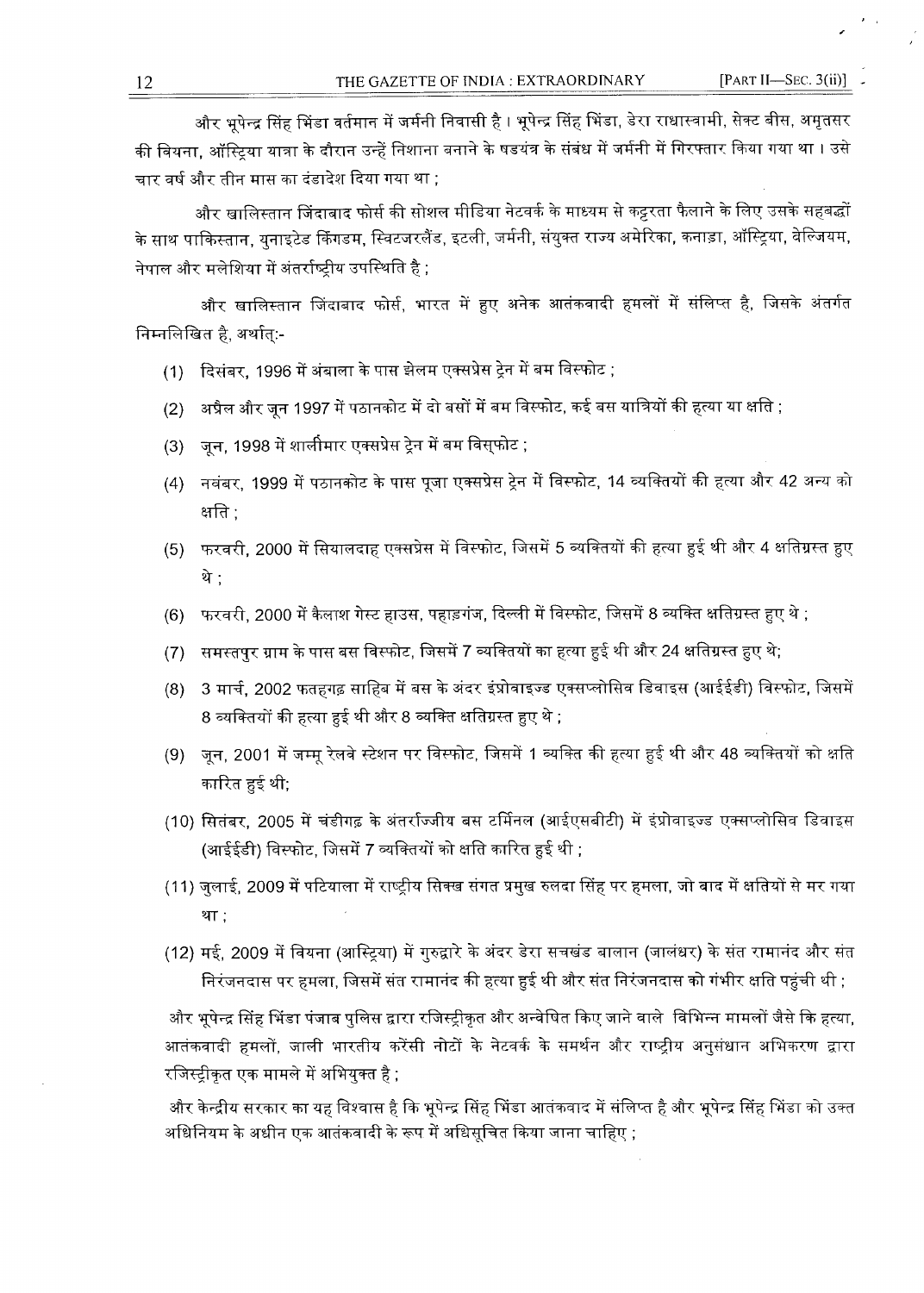अतः, अब, केन्द्रीय सरकार, विधिविरुद्ध क्रियाकलाप (निवारण) अधिनियम, 1967 की धारा 35 की उपधारा (1) के खंड (क) द्वारा प्रदत्त शक्तियों का प्रयोग करते हुए उक्त अधिनियम की चौथी अनुसूची में निम्नलिखित संशोधन करती है, अर्थात:-

उक्त अधिनियम की चौथी अनुसूची में क्रम संख्यांक 8 और उससे संबंधित प्रविष्टियों के पश्चात् निम्नलिखित क्रम संख्यांक और प्रविष्टियां अंत:स्थापित की जाएंगी. अर्थात:-

"9. भूपेन्द्र सिंह भिंडा"

[फा. सं. 17011/16/2020-सीटी-1]

आशुतोष अग्निहोत्री, संयुक्त सचिव

#### **NOTIFICATION**

#### New Delhi, the 1st July, 2020

S.O. 2168 (E). - Whereas, the Unlawful Activities (Prevention) Act, 1967 (37 of 1967) (hereinafter referred to as the said Act) has been enacted to provide for more effective prevention of certain unlawful activities of individuals and associations and for dealing with terrorist activities and for matters connected therewith;

And whereas, clause (a) of sub-section (1) of section 35 of the said Act empowers the Central Government to notify the name of an individual in the Fourth Schedule to the said Act, if it believes that he is involved in terrorism;

And whereas, Bhupinder Singh Bhinda, having date of birth on the 16<sup>th</sup> January, 1975, is one of key member of proscribed terrorist organization of KHALISTAN ZINDABAD FORCE;

And whereas, KHALISTAN ZINDABAD FORCE is listed as a terrorist organisation under the First Schedule to the said Act at serial number 3;

And whereas, Bhupinder Singh Bhinda is presently based in Germany. Bhupinder Singh Bhinda was arrested in Germany in connection with a conspiracy to target Chief of Dera Radhasoami sect, Beas, Amritsar on his visit to Vienna, Austria. He was awarded four years and three months sentence;

And whereas, KHALISTAN ZINDABAD FORCE has international presence with its associates in Pakistan, United Kingdom, Switzerland, Italy, Germany, United States of America, Canada, Austria, Belgium, Nepal and Malaysia to carry out radicalisation through social media network;

And whereas, KHALISTAN ZINDABAD FORCE has been involved in various terrorist attacks in India, which include the following, namely:-

- $(1)$ Bomb explosion in Jhelum Express train near Ambala in December, 1996;
- $(2)$ Bomb explosion in two buses at Pathankot in April and June, 1997, Killing or injuring a number of bus passengers;
- $(3)$ Bomb explosion in Shalimar Express Train in June 1998;
- $(4)$ Explosion in Pooja Express Train near Pathankot in November, 1999, killing 14 persons and causing injuries to 42 others;
- $(5)$ Explosion in Sealdah Express in February, 2000, in which 5 persons killed 4 injured;
- $(6)$ Explosion in Kailash Guest House, Paharganj, Delhi on February, 2000, in which 8 persons were injured;
- $(7)$ Explosion in bus near village Samastpur, in which 7 persons were killed and 24 injured;
- $(8)$ Improvised Explosive Device (IED) explosion in a bus in Fatehgarh Sahib on  $3<sup>rd</sup>$  March, 2000, in which 8 persons were killed and 8 persons were injured;
- $(9)$ Explosion at Jammu Railway Station in June, 2001, in which 1 person was killed and 48 persons sustained injuries;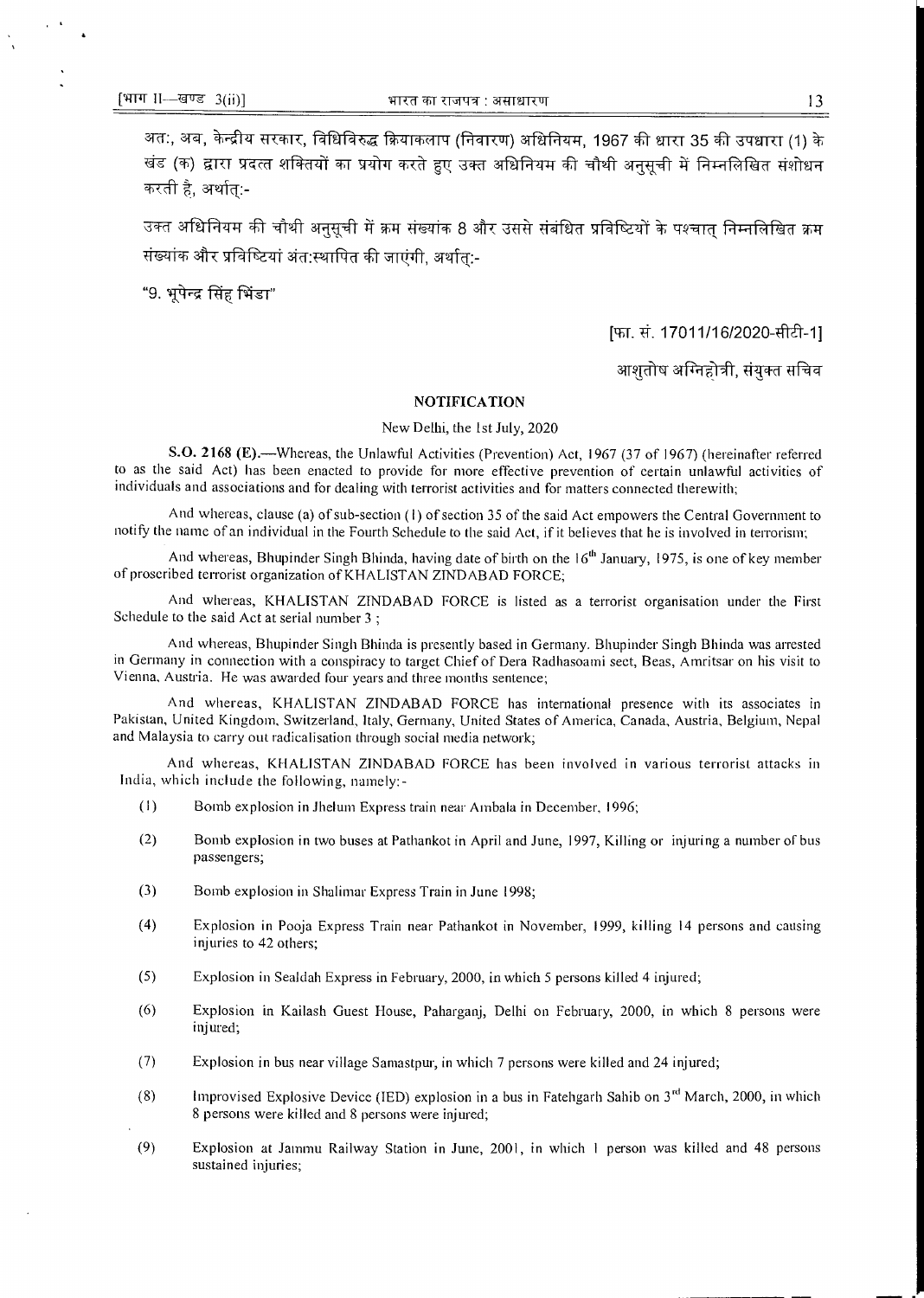- (10) Improvised Explosive Device (IED) explosion at Inter-State Bus Terminal (ISBT) Chandigarh in September, 2005 in which 7 persons sustained injuries;
- (11) Attack on Rashtriya Sikh Sangat Chief, Rulda Singh at Patiala in July, 2009, who later on succumbed to his injuries ;
- (12) Attack on SantRamanand and SantNiranjan Das of DeraSachkhand Ballan (Jalandhar) at a Gurudwara in Vienna (Austria) in May, 2009, killing Sant Ramanand and seriously injuring SantNiranjan Das;

And whereas,Bhupinder Singh Bhindais accused in various cases registered and being investigated by the Punjab Police like murder, terror attacks, support to Fake Indian Currency Notes network;

And whereas, the Central Government believes that Bhupinder Singh Bhindais involved in terrorism and Bhupinder Singh Bhindais to be notified as a terrorist under the said Act;

Now, therefore, in exercise of the powers conferred by clause (a) of sub-section (1) of section 35 of the Unlawful Activities (Prevention) Act, 1967, the Central Government hereby makes the following amendment in the Fourth Schedule to the said Act, namely:-

In the Fourth Schedule to the said Act, after serial number 8 and entries relating thereto, the following serial number and entries shall be inserted, namely:-

"9. Bhupinder Singh Bhinda".

[F.No. 17011/16/2020-CT-I]

ASHUTOSH AGNIHOTRI, Jt. Secy.

### अधिसूचना

# नई दिल्ली, 1 जुलाई, 2020

का.आ. 2169 (अ).---विधिविरुद्ध क्रियाकलाप (निवारण) अघिनियम, 1967 (1967 का 37) (जिसे इसमें इसके पश्चात उक्त नियम कहा गया है) को व्यष्टियों और संगमों के कतिपय विधिविरुद्ध क्रियाकलापों के और अधिक प्रभावी निवारण का उपबंध करने और आतंकवाद संबंधी क्रियाकलापों के संबंध में कार्रवाई करने और उससे अनुषंगी विषयों हेत उपबंध करने के लिए अधिनियमित किया गया है;

और उक्त अधिनियम की धारा 35 की उपधारा (1) का खंड (क), केन्द्रीय सरकार को किसी व्यष्टि के नाम को उक्त अधिनियम की चौथी अनुसूची में अधिसुचित करने के लिए सशक्त करता है, यदि उसे यह विश्वास है कि वह आतंकवाद में संलिप्त है;

और गरमीत सिंह बग्गा पत्र परमजीत सिंह निवासी ग्राम झाज्जी, थाना होशियारपुर, अभिनिषिद्ध आतंकवादी संगठन, खालिस्तान जिंदाबाद फोर्स का एक प्रमुख सदस्य है;

और खालिस्तान जिंदाबाद फोर्स उक्त अधिनियम की पहली अनुसूची के अधीन उसकी क्रम संख्या 3 पर आतंकवादी संगठन के रूप में सचीबद्ध है:

और गुरमीत सिंह बग्गा वर्तमान में जर्मनी निवासी है । उसे डेरा राधास्वामी, बीस के प्रमुख बाबा गुरिंदर सिंह ढिल्लन पर, उनके 24-26 जुलाई, 2010 जर्मनी दौरे के दौरान उन पर आक्रमण करने के षडयंत्र में संलिप्त होने के लिए चार वर्ष का दंडादेश दिया गया है:

और खालिस्तान जिंदाबाद फोर्स की सोशल मीडिया नेटवर्क के माध्यम से कट्टरता फैलाने के लिए उसके सहबद्धों के साथ पाकिस्तान, युनाइटेड किंगडम, स्विटजरलैंड, इटली, जर्मनी, संयुक्त राज्य अमेरिका, कनाड़ा, ऑस्ट्रिया, बेल्जियम, नेपाल और मलेशिया में अंतर्राष्ट्रीय उपस्थिति है;

और खालिस्तान जिंदाबाद फोर्स, भारत में हुए अनेक आतंकवादी हमलों में संलिप्त है, जिसके अंतर्गत निम्नलिखित है, अर्थात्:-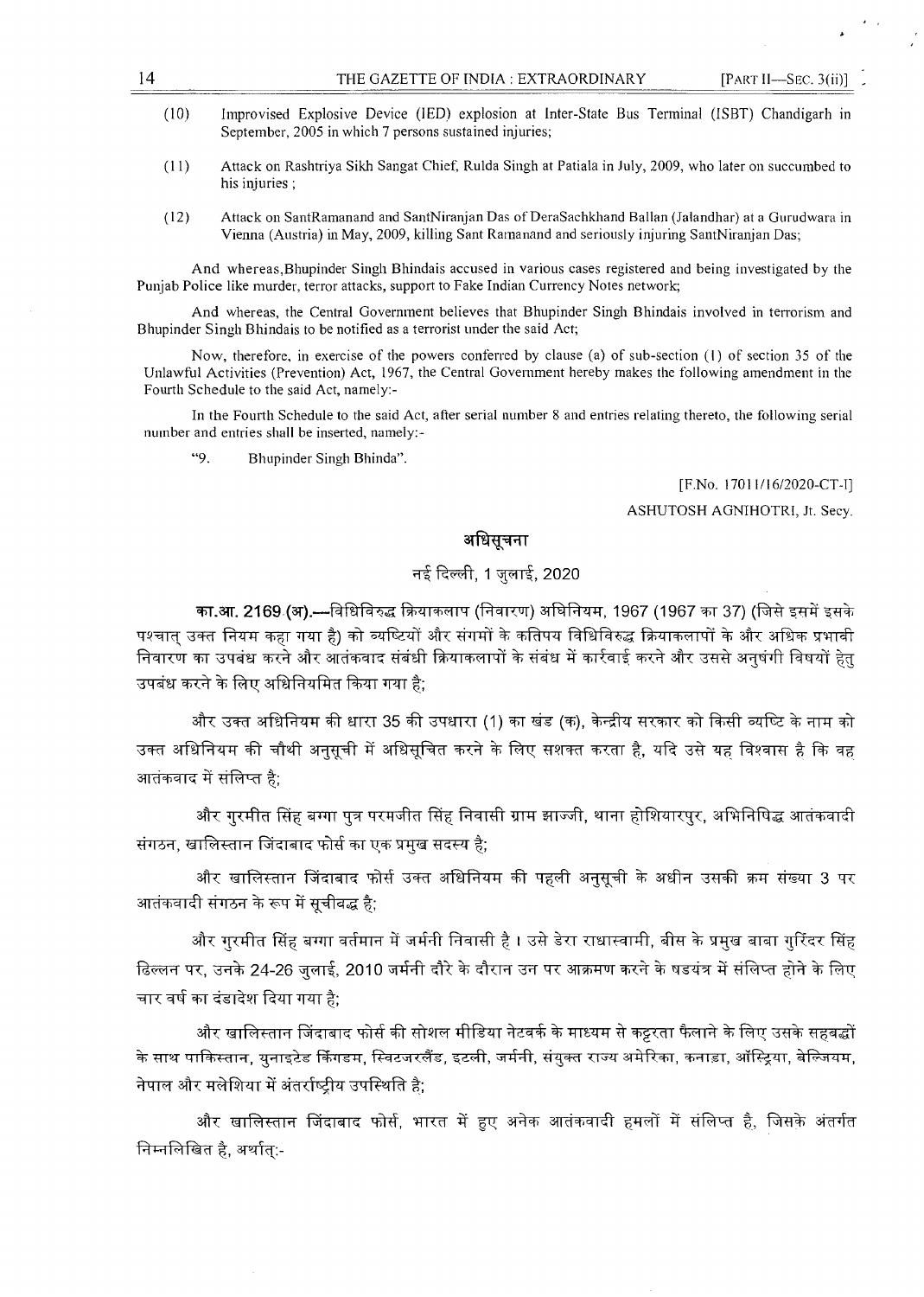$\epsilon$  .

- $(1)$ दिसंबर, 1996 में अंबाला के पास झेलम एक्सप्रेस ट्रेन में बम विस्फोट;
- $(2)$ अप्रैल और जून 1997 में पठानकोट में दो बसों में बम विस्फोट, कई बस यात्रियों की हत्या या क्षति;
- $(3)$ जून, 1998 में शालीमार एक्सप्रेस ट्रेन में बम विस्फोट;
- $(4)$ नवंबर, 1999 में पठानकोट के पास पूजा एक्सप्रेस ट्रेन में विस्फोट, 14 व्यक्तियों की हत्या और 42 अन्य को क्षति:
- $(5)$ फरवरी, 2000 में सियालदाह एक्सप्रेस में विस्फोट, जिसमें 5 व्यक्तियों की हत्या और 4 क्षतिग्रस्त;
- $(6)$ फरवरी, 2000 में कैलाश गेस्ट हाउस, पहाड़गंज, दिल्ली में विस्फोट, जिसमें 8 व्यकति क्षतिग्रस्त हुए थे:
- $(7)$ समस्तपुर ग्राम के पास बस विस्फोट, जिसमें 7 व्यक्तियों का हत्या हुई थी और 24 क्षतिग्रस्त हुए थे;
- $(8)$ 3 मार्च, 2002 फतहगढ़ साहिब में बस के अंदर इंप्रोवाइज्ड एक्सप्लोसिव डिवाइस (आईईडी) विस्फोट, जिसमें 8 व्यक्तियों की हत्या हुई थी और 8 व्यक्ति क्षतिग्रस्त हुए थे ;
- जून, 2001 में जम्मू रेलवे स्टेशन पर विस्फोट, जिसमें 1 व्यक्ति की हत्या हुई थी और 48 व्यक्तियों को क्षति  $(9)$ कारित हुई थी;
- (10) सितंबर, 2005 में चंडीगढ़ के अंतर्राज्जीय बस टर्मिनल (आईएसबीटी) में इंप्रोवाइज्ड एक्सप्लोसिव डिवाइस (आईईडी) विस्फोट, जिसमें 7 व्यक्तियों को क्षति कारित हुई थी;
- (11) जुलाई, 2009 में पटियाला में राष्ट्रीय सिक्ख संगत प्रमुख रुलदा सिंह पर हमला, जो बाद में क्षतियों से मर गया था:
- $(12)$ मई, 2009 में वियना (आस्ट्रिया) में गुरुद्वारे के अंदर डेरा सचखंड बालान (जालंधर) के संत रामानंद और संत निरंजनदास पर हमला, जिसमें संत रामानंद की हत्या हुई थी और संत निरंजनदास को गंभीर क्षति पहुंची थी;

और गुरमीत सिंह बग्गा, पंजाब पुलिस द्वारा रजिस्ट्रीकृत और अन्वेषित किए जाने वाले विभिन्न मामलों जैसे कि हत्या, आतंकवादी हमलों, आयुधों, गोला-बारूद, विस्फोटकों की पूर्ति और राष्ट्रीय अनुसंधान अभिकरण द्वारा रजिस्ट्रीकृत एक मामले में अभियुक्त है;

और केन्द्रीय सरकार का यह विश्वास है कि गुरमीत सिंह बग्गा आतंकवाद में संलिप्त है और गुरमीत सिंह बग्गा को उक्त अधिनियम के अधीन एक आतंकवादी के रूप में अधिसूचित किया जाना चाहिए;

अत:, अब, केन्द्रीय सरकार, विधिविरुद्ध क्रियाकलाप (निवारण) अधिनियम, 1967 की धारा 35 की उपधारा (1) के खंड (क) द्वारा प्रदत्त शक्तियों का प्रयोग करते हुए उक्त अधिनियम की चौथी अनुसूची में निम्नलिखित संशोधन करती है, अर्थात्:-

उक्त अधिनियम की चौथी अनुसूची में क्रम संख्यांक 9 और उससे संबंधित प्रविष्टियों के पश्चात् निम्नलिखित क्रम संख्यांक और प्रविष्टियां अंत:स्थापित की जाएंगी, अर्थात्:-

"10. गुरमीत सिंह बग्गा"

[फा. सं. 17011/16/2020-सीटी-1] आशुतोष अग्निहोत्री, संयुक्त सचिव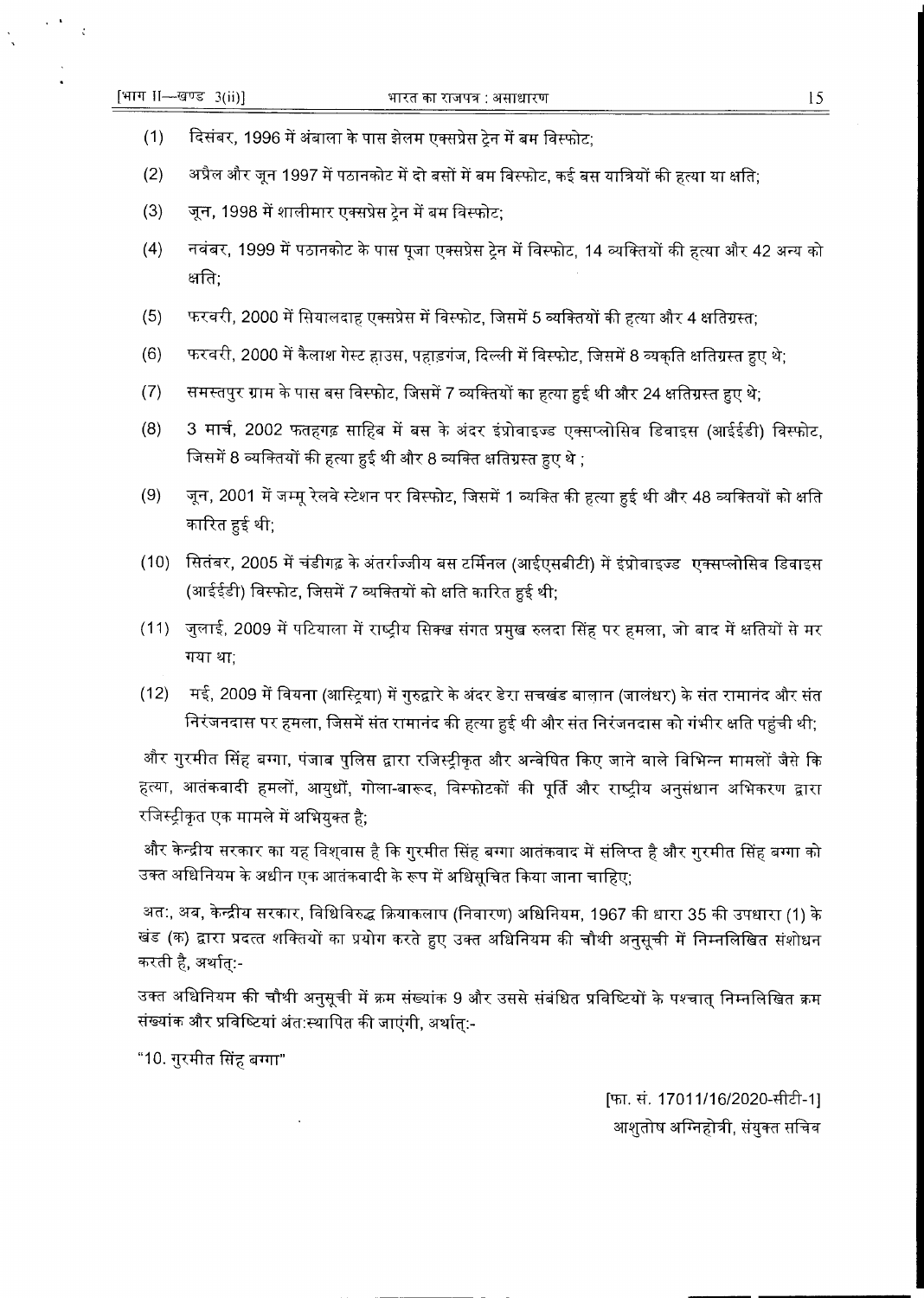#### NOTIFICATION

#### New Delhi, the 1st July, 2020

S.O. 2169 (E).—Whereas, the Unlawful Activities (Prevention) Act, 1967 (37 of 1967) (hereinafter referred to as the said Act) has been enacted to provide for more effective prevention of certain unlawful activities of individuals and associations and for dealing with terrorist activities and for matters connected therewith;

And whereas, clause (a) of sub-section (1) of section 35 of the said Act empowers the Central Government to notify the name of an individual in the Fourth Schedule to the said Act, if it believes that he is involved in terrorism;

And whereas, Gurmeet Singh Bagga, S/o Paramjit Singh, r/o village Jhajj, PS Tanda, Hoshiarpur is one of key member of proscribed terrorist organization of KHALISTAN ZINDABAD FORCE;

And whereas, KHALISTAN ZINDABAD FORCE is listed as a terrorist organisation under the First Schedule to the said Act at serial number 3;

And whereas, Gurmeet Singh Bagga is presently based in Germany. He has been awarded 4 years sentence for his involvement in a conspiracy to attack on Chief of Dera Radha Swami, Beas- Baba Gurinder Singh Dhillon during his visit to Germany on 24-26 July, 2010.

And whereas, KHALISTAN ZINDABAD FORCE has international presence with its associates in Pakistan, United Kingdom, Switzerland, Italy, Germany, United States of America, Canada, Austria, Belgium, Nepal and Malaysia to carry out radicalisation through social media network;

And whereas, KHALISTAN ZINDABAD FORCE has been involved in various terrorist attacks in India, which include the following, namely:-

- (1) Bomb explosion in Jhelum Express train near Ambala in December, 1996;
- (2) Bomb explosion in two buses at Pathankot in April and June, 1997, Killing or injuring a number of bus passengers;
- (3) Bomb explosion in Shalimar Express Train in June 1998;
- (4) Explosion in Pooja Express Train near Pathankot in November, 1999, killing 14 persons and causing injuries to 42 others;
- (5) Explosion in Sealdah Express in February, 2000, in which 5 persons killed 4 injured;
- (6) Explosion in Kailash Guest House, Paharganj, Delhi on February, 2000, in which 8 persons were injured;
- (7) Explosion in bus near village Samastpur, in which 7 persons were killed and 24 injured;
- (8) Improvised Explosive Device (IED) explosion in a bus in Fatehgarh Sahib on  $3^{rd}$  March, 2000, in which 8 persons were killed and 8 persons were injured;
- (9) Explosion at Jammu Railway Station in June, 2001, in which 1 person was killed and 48 persons sustained injuries;
- (10) Improvised Explosive Device (IED) explosion at Inter-State Bus Terminal (ISBT) Chandigarh in September, 2005 in which 7 persons sustained injuries;
- (11) Attack on Rashtriya Sikh Sangat Chief, Rulda Singh at Patiala in July, 2009, who later on succumbed to his injuries;
- (12) Attack on SantRamanand and SantNiranjan Das of DeraSachkhand Ballan (Jalandhar) at a Gurudwara in Vienna (Austria) in May, 2009, killing Sant Ramanand and seriously injuring SantNiranjan Das;

And whereas,Gurrneet Singh Baggais accused in various cases registered and being investigated by the Punjab Police like murder, terror attacks, supply of arms, ammunition, explosivesand a case registered by National Investigation Agency;

And whereas, the Central Government believes that Gurmeet Singh Baggais involved in terrorism and Gurmeet Singh Baggais to be notified as a terrorist under the said Act;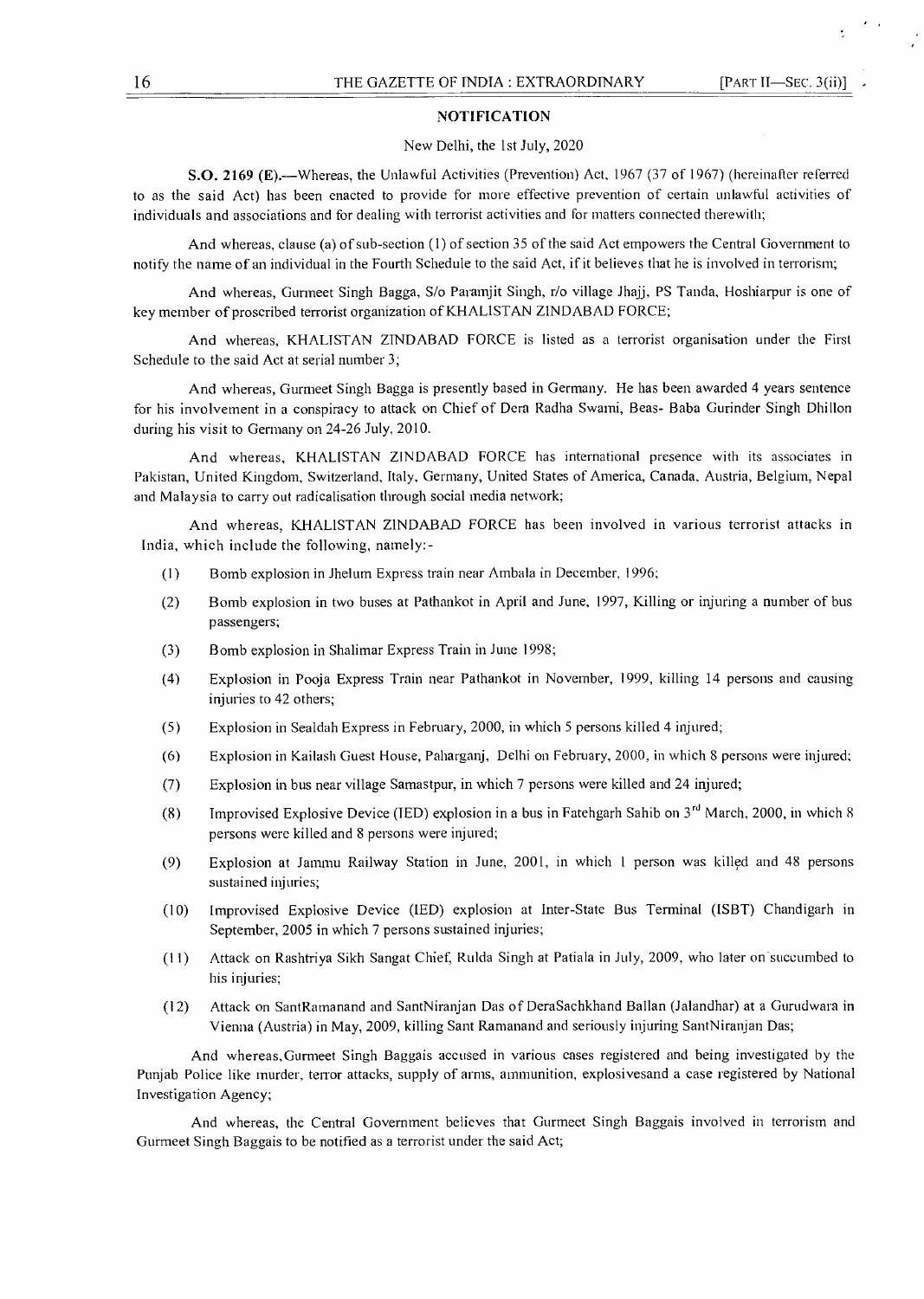Now, therefore, in exercise of the powers conferred by clause (a) of sub-section (1) of section 35 of the Unlawful Activities (Prevention) Act, 1967, the Central Government hereby makes the following amendment in the Fourth Schedule to the said Act, namely:-

In the Fourth Schedule to the said Act, after serial number 9 and entries relating thereto, the following serial number and entries shall be inserted, namely:-

"10. Gurmeet Singh Bagga."

> [F.No. 17011/16/2020-CT-1] ASHUTOSH AGNIHOTRI, Jt. Secy.

## अधिसूचना

# नई दिल्ली, 1 जुलाई, 2020

का.आ. 2170 (अ).—विधिविरुद्ध क्रियाकलाप (निवारण) अधिनियम, 1967 (1967 का 37) (जिसे इसमें इसके पश्चात् उक्त अधिनियम कहा गया है) को व्यष्टियों और संगमों के कतिपय विधिविरुद्ध क्रियाकलापों के और अधिक प्रभावी निवारण का उपबंध करने और आतंकवाद संबंधी क्रियाकलापों के संबंध में कार्यवाही करने और उससे अनुषंगी विषयों हेत् उपबंध करने के लिए अधिनियमित किया गया है;

और उक्त अधिनियम की धारा 35 की उपधारा (1) के खंड (क), केन्द्रीय सरकार को किसी व्यष्टि के नाम को उक्त अधिनियम की चौथी अनुसूची में अधिसूचित करने के लिए सशक्त करता है, यदि उसे यह विश्वास है कि वह आतंकवाद में संलिप्त है;

और गुरपतवंत सिंह पन्नुन, पुत्र स्वर्गीय मोहिंदर सिंह पन्नुन, जो मूलतःखानकोट, पी एस रामबाघ, अमृतसर शहर का निवासी है, ने "सिक्खों के लिए न्याय" बनाया था और वे इस संगठन के अटोर्नी विधि और विधिक सलाहकार हैं। "सिक्खों के लिए न्याय" को उक्त अधिनियम के अधीन भारत सरकार द्वारा विधिविरुद्ध सगंठन घोषित किया गया है;

और गुरपतवंत सिंह पन्नुन "जनमत-संग्रह 2020" का नेतृत्व कर रहा है । वह सक्रिय रूप से यूनाइटेड किंगडम स्थित परमजीत सिंह उर्फ पम्मा, बब्बर खालसा अंतरराष्ट्रीय आतंकवादी, कनाडा निवासी हरदीप सिंह उर्फ निज्जार (खालसा टाइगर फोर्स) और मलकित सिंह फौजी (अंतरराष्ट्रीय सिख यूथ फेडरेशन/अंतरराष्ट्रीय बब्बर खालसा) और अनेक विदेशी पंजाब निवासी रूढ़वादियों के सक्रिय संपर्क में पाया गया है;

और गुरपतवंत सिंह पन्नुन पंजाब आधारित गैंगस्टर और युवाओं को स्वतंत्र खालिस्तान राज्य के लिए लड़ने हेतु अपील और प्रचार कर रहा है, देश की संप्रभुता, अखंडता और सुरक्षा को चुनौती दे रहा है । उसने एक पृथक खालिस्तान राज्य की मांग की है और उसका पक्षपोषण कर रहा है:

और गुरपतवंत सिंह पन्नुन जो वर्तमान में संयुक्त राज्य अमेरिका में निवास कर रहा है, खालिस्तान जनमत-संग्रह 2020 में भाग लेने के लिए युवाओं को उकसा रहा है और दुष्प्रेरित कर रहा है और उस क्षेत्र में शांति में विध्न डालने के लिए हिंसा या डर उत्पन्न करने के लिए युवाओं की वित्तीय सहायता कर रहा है;

और गुरपतवंत सिंह पन्नुन कई वादों में अभियुक्त के रूप में रजिस्ट्रीकृत है और जनमत-संग्रह 2020 के संबंध में पंजाब पुलिस अन्वेषण कर रही है और राष्ट्रीय जांच एजेंसी द्वारा मामला रजिस्ट्रीकृत किया गया हैं;

और केन्द्रीय सरकार का यह विश्वास है कि गुरपतवंत सिंह पन्नुन आतंकवाद में संलिप्त है और गुरपतवंत सिंह पन्नुन को उक्त अधिनियम के अधीन आतंकवादी के रूप में अधिसूचित किया जाना है;

अतः, अब, केन्द्रीय सरकार, विधिविरुद्ध क्रियाकलाप (निवारण) अधिनियम, 1967 की धारा 35 की उपधारा (1) के खंड (क) द्वारा प्रदत्त शक्तियों का प्रयोग करते हुए उक्त अधिनियम की चौथी अनुसूची में निम्नलिखित संशोधन करती है,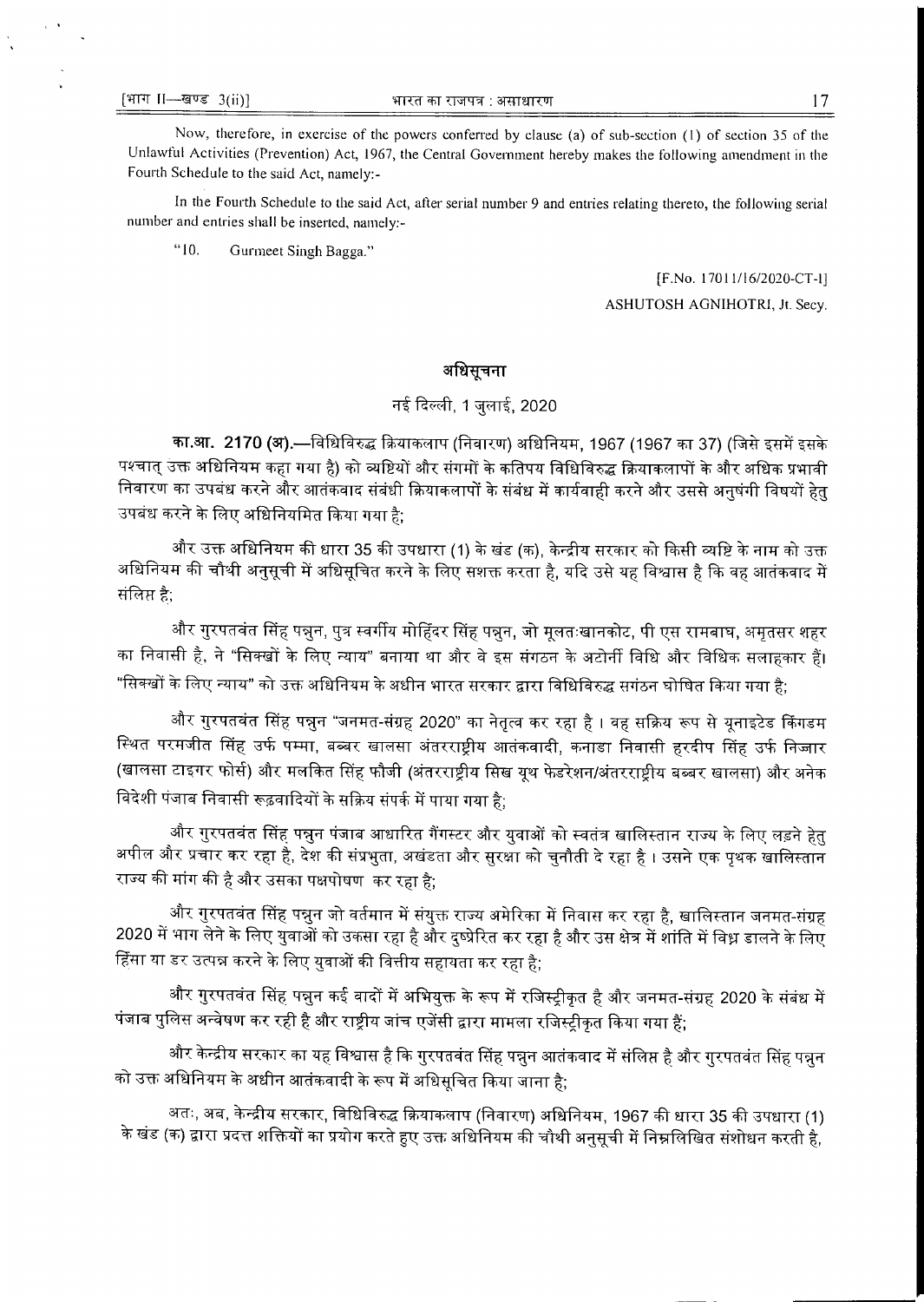उक्त अधिनियम की चौथी अनुसूची में, क्रम संख्यांक 10 और उससे संबंधित प्रविष्टियों के पश्चात् निम्नलिखित क्रम संख्यांक और प्रविष्टियां अंतःस्थापित की जाएंगी, अर्थात् :-

"11. गुरपतवंत सिंह पन्नुन।"

[फा.सं.17011/16/2020-सीटी-1]

आशतोष अग्निहोत्री, संयुक्त सचिव

### NOTIFICATION

#### New Delhi, the 1st July, 2020

S.O. 2170 (E).—Whereas, the Unlawful Activities (Prevention) Act, 1967 (37 of 1967) (hereinafter referred to as the said Act) has been enacted to provide for more effective prevention of certain unlawftil activities of individuals and associations and for dealing with terrorist activities and for matters connected therewith;

And whereas, clause (a) of sub-section (1) of section 35 of the said Act empowers the Central Government to notify the name of an individual in the Fourth Schedule to the said Act, if it believes that he is involved in terrorism;

And whereas, Gurpatwant Singh Pannun, S/o Late Mohinder Singh Pannun, originally r/o Khankot, PS Rambagh, Amritsar City, formed "SIKHS FOR JUSTICE" and is Attorney, Law and Legal Advisor of this Organisation. "SIKHS FOR JUSTICE' has been declared as Unlawful Association by the Government of India, under the said Act;

And whereas, Gurpatwant Singh Pannun is spread heading a campaign "Referendum 2020". He has been found actively in touch with United Kingdom based Paramjit Singh @ Pamma, a BABBAR KHALSA INTERNATIONAL terrorist, Canada based Hardeep Singh @ Nijjar (KHALISTAN TIGER FORCE) and Malkit Singh Fauji (INTERNATIONAL SIKH YOUTH FEDERATION / BABBAR KHALSA INTERNATIONAL) and several overseas Punjab based Hardliners ;

And whereas, Gurpatwant Singh Pannun has been issuing appeals and propagating through social media regularly to Punjab based gangsters and youth to fight for the cause of independent state of Khalistan, challenging the sovereignty, integrity and security of the country He has demanded and advocating a separate State, Khalistan ;

And whereas, Gurpatwant Singh Pannun, presently residing in United States of America, is instigating and abetting youths to join them in Khalistan Referendum 2020 and providing financial help to youths in region for creating violence or fear to disturb peace in the region ;

And whereas, Gurpatwant Singh Pannun is accused in various cases registered and being investigated by the Punjab Police related to Referendum 2020 and a case registered by National Investigation Agency;

And whereas, the Central Government believes that Gurpatwant Singh Pannunis involved in terrorism and Gurpatwant Singh Pannun is to be notified as a terrorist under the said Act;

Now, therefore, in exercise of the powers conferred by clause (a) of sub-section (1) of section 35 of the Unlawful Activities (Prevention) Act, 1967, the Central Government hereby makes the following amendment in the Fourth Schedule to the said Act, namely:-

In the Fourth Schedule to the said Act, afier serial number 10 and entries relating thereto, the following serial number and entries shall be inserted, namely:-

"11. Gurpatwant Singh Pannun."

[F.No. 17011/16/2020-CT-H ASHUTOSH AGNIHOTRI, Jt. Secy.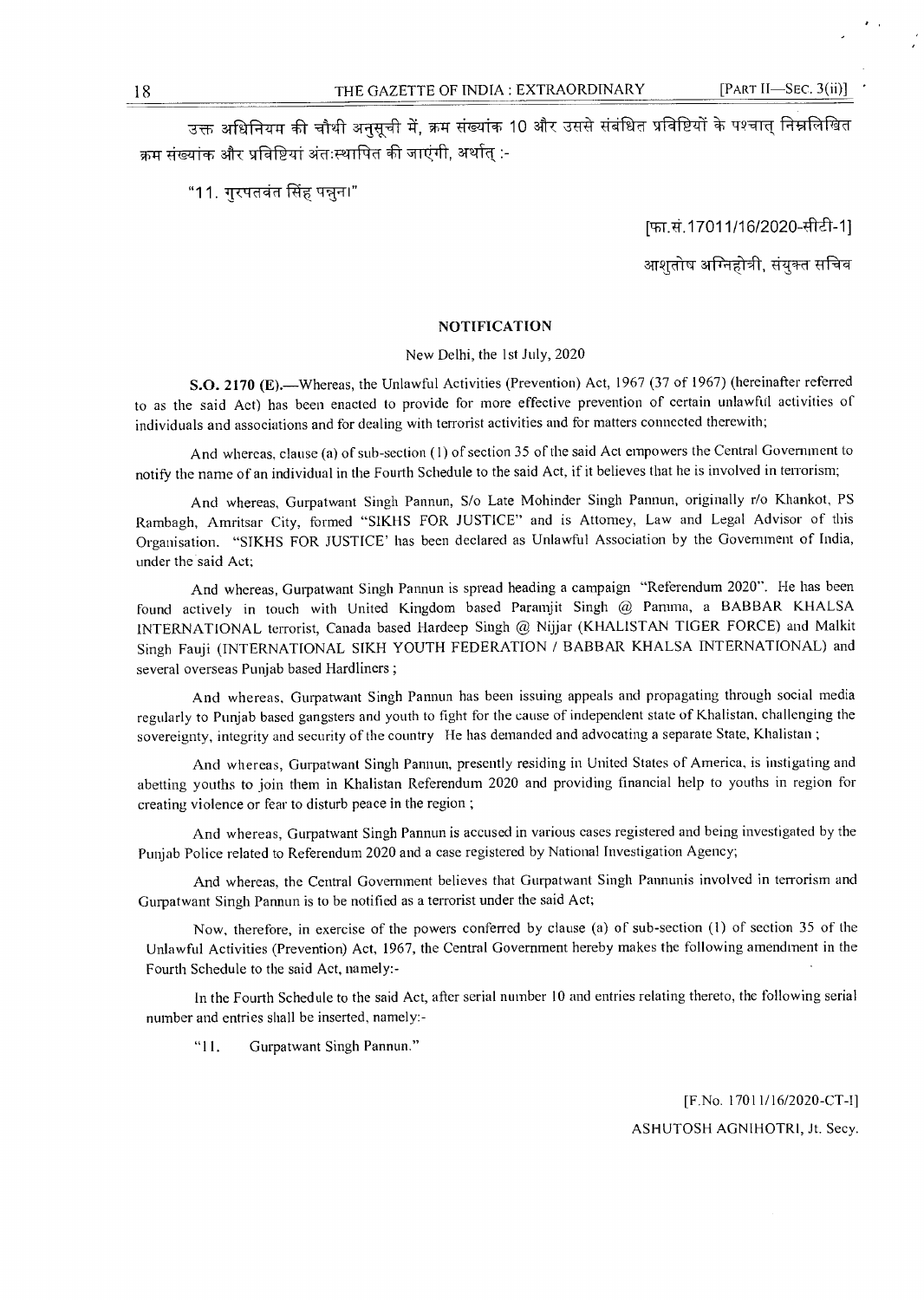### अधिसूचना

# नई दिल्ली, 1 जुलाई, 2020

का.आ. 2171(अ).—विधिविरुद्ध क्रियाकलाप (निवारण) अधिनियम, 1967 (1967 का 37) (जिसे इसमें इसके पश्चात् उक्त अधिनियम कहा गया है) को व्यष्टियों और संगमों के कतिपय विधिविरुद्ध क्रियाकलापों के और अधिक प्रभावी निवारण का उपबंध करने और आतंकवाद संबंधी क्रियाकलापों के संबंध में कार्यवाही करने और उससे अनुषंगी विषयों हेतु उपबंध करने के लिए अधिनियमित किया गया है:

और उक्त अधिनियम की धारा 35 की उपधारा (1) का खंड (क), केन्द्रीय सरकार को किसी व्यष्टि के नाम को उक्त अधिनियम की चौथी अनुसूची में अधिसूचित करने के लिए सशक्त करता है, यदि उसे यह विश्वास है कि वह आतंकवाद में संलिप्त है:

और हरदीप सिंह निज्जर जिसके जन्म की तारीख 11 अक्तूबर, 1977 है, पुत्र प्यारा सिंह, निवासी ग्राम भार सिंह पुरा, जालंधर, खालिस्तान टाईगर फोर्स का प्रमुख है और खालिस्तान टाइगर फोर्स का मॉड्यूल सदस्यों के कार्य करने में, नेटवर्किंग, प्रशिक्षण और वित्तपोषण में सक्रिय रूप से संलिप्त है:

और हरदीप सिंह निज्जर, राष्ट्रीय अन्वेषण अभिकरण द्वारा रजिस्ट्रीकृत मामलों में अभियुक्त है । अन्वेषण के दौरान यह प्रकट हुआ था कि उसके द्वारा विद्रोही अभ्यारोपण और धृणात्मक भाषणों का प्रसार करने के लिए सोशल मीडिया प्लेटफार्म का उपयोग करते हुए अपराध में फंसाने वाले कथन या पोस्ट या फोटो या वीडियो पोस्ट की गई थी। इस प्रकार एकत्रित अभिशंशी साक्ष्य सिद्ध करते हैं कि वह देशद्रोही और विद्रोही अभिप्रेरणों को प्रोत्साहित करने में संलिप्त है और भारत में भिन्न-भिन्न समुदायों के बीच वैमनस्य पैदा करने का प्रयास भी कर रहा है;

और हरदीप सिंह निज्जर, अनेकों मामलों में रजिस्ट्रीकृत अभियुक्त है और पंजाब पुलिस द्वारा अन्वेषण किया जा रहा है ;

और पंजाब पुलिस द्वारा हरदीप सिंह निज्जर के विरुद्ध और पुलिस थाना कोतवाली पटियाला की मामला प्रथम इत्तिला रिपोर्ट स. 159 में विद्यमान आर सीएन सं. 9036/2014 के साथ पीएस नुरपुर रोपड़ के मामला प्रथम इत्तिला रिपोर्ट सं. 19 में संबद्ध आरसीएननं. ए-9131/10-2016 जारी की गई है ;

और केन्द्रीय सरकार का यह विश्वास है कि हरदीप सिंह निज्जर आतंकवाद में संलिप्त है और हरदीप सिंह निज्जर को उक्त अधिनियम के अधीन आतंकवादी के रूप में अधिसूचित किया जाना चाहिए;

अतः, अब, केन्द्रीय सरकार, विधिविरुद्ध क्रियाकलाप (निवारण) अधिनियम, 1967 की धारा 35 की उपधारा (1) के खंड (क) द्वारा प्रदत्त शक्तियों का प्रयोग करते हुए उक्त अधिनियम की चौथी अनुसूची में निम्नलिखित संशोधन करती है, अर्थात:-

उक्त अधिनियम की चौथी अनुसूची में, क्रम संख्यांक 11 और उससे संबंधित प्रविष्टियों के पश्चात् निम्नलिखित क्रम संख्यांक और प्रविष्टियों को अंत:स्थापित किया जाएगा, अर्थात्:-

"12. हरदीप सिंह निज्जर।"

[फा.सं. 17011/16/2020-सीटी-1]

आशुतोष अग्निहोत्री, संयुक्त सचिव

### **NOTIFICATION**

#### New Delhi, the 1st July, 2020

S.O. 2171(E).—Whereas, the Unlawful Activities (Prevention) Act, 1967 (37 of 1967) (hereinafter referred to as the said Act) has been enacted to provide for more effective prevention of certain unlawful activities of individuals and associations and for dealing with terrorist activities and for matters connected therewith;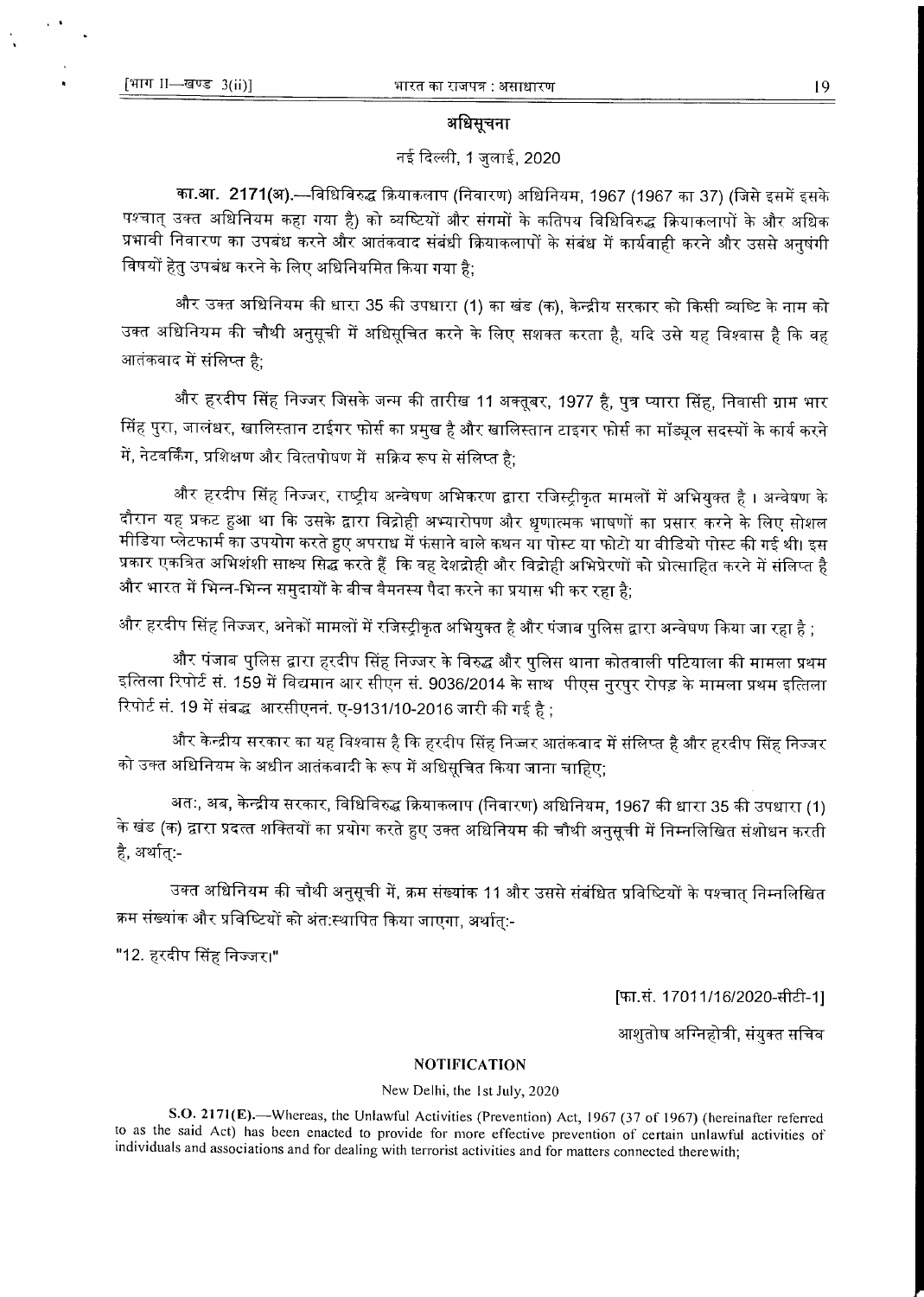And whereas, clause (a) of sub-section (1) of section 35 of the said Act empowers the Central Government to notify the name of an individual in the Fourth Schedule to the said Act, if it believes that he is involved in terrorism;

And whereas, Hardeep Singh Nijjar having date of birth on the  $11<sup>th</sup>$  October, 1977, S/o Piara Singh, r/o village Bhar Singh Pura, Jalandhar, is chiefof KHALISTAN TIGER FORCE, and is actively involved in operationalizing, networking, training and financing KHALISTAN TIGER FORCE module members ;

And whereas, Hardeep Singh Nijjar is accused in a case registered by the National Investigation Agency. During the course of investigation, it was revealed that there were incriminating statements or posts or photos or videos posted by him using social media platforms to spread insurrectionary imputations and hateful speeches. The incriminating evidence thus gathered substantiates that he is involved in exhorting seditionary and insurrectionary imputations and also attempting to create disharmony among different communities in India ;

And whereas, Hardeep Singh Nijjar is accused in various cases registered and being investigated by the Punjab Police;

And whereas,Linked RCN No. A-9131/10-2016 in case FIR No. 19 of PS Nurpur, Ropar with existing RCN No. A-9036/11-2014 in case FIR No. 159 of PS Kotwali Patiala has been issued against Hardeep Singh Nijjar by the Punjab Police ;

And whereas, the Central Government believes that Hardeep Singh Nijjar is involved in terrorism and Hardeep Singh Nijjar is to be notified as a terrorist under the said Act;

Now, therefore, in exercise of the powers conferred by clause (a) of sub-section (1) of section 35 of the Unlawful Activities (Prevention) Act, 1967, the Central Government hereby makes the following amendment in the Fourth Schedule to the said Act, namely:-

In the Fourth Schedule to the said Act, after serial number 11 and entries relating thereto, the following serial number and entries shall be inserted, namely:-

"12. Hardeep Singh Nijjar."

[F.No. 17011/16/2020-CT-I]

ASHUTOSH AGNIHOTRI, Jt. Secy.

# अधिसचना

# नई दिल्ली, 1 जुलाई, 2020

**का.आ. 2172 (अ).—**विधिविरुद्ध क्रियाकलाप (निवारण) अधिनियम, 1967 (1967 का 37) (जिसे इसमें इसके पश्चात् उक्त अधिनियम कहा गया है) को व्यष्टियों और संगमों के कतिपय विधिविरुद्ध क्रियाकलापों के और अधिक प्रभावी निवारण का उपबंध करने और आतंकवाद संबंधी क्रियाकलापों के संबंध में कार्यवाही करने और उससे संबंधित विषयों हेत् उपबंध करने के लिए अधिनियमित किया गया है:

और उक्त अधिनियम की धारा 35 की उपधारा (1) के खंड (क), केन्द्रीय सरकार को किसी व्यष्टि के नाम को उक्त अधिनियम की चौथी अनुसूची में अधिसूचित करने के लिए सशक्त करता है, यदि उसे यह विश्वास है कि वह आतंकवाद में<br>संलिप्त है:

और परमजीत सिंह उर्फ पम्मा जिसकी जन्म की तारीख 31 दिसंबर, 1974 है, पुत्र श्री अमरीक सिंह, निवासी ग्राम भक्कू माजरा, थाना चमकौर साहिब, रूप नगर, बब्बर खालसा इंटरनेशनल के अभिनिषिद्ध आतंकवादी संगठन का प्रमुख और मुख्य नेता है;

और बब्बर खालसा इंटरनेशनल को विधिविरुद्ध क्रियाकलाप (निवारण) अधिनियम, 1967 की पहली अनुसूची के अधीन क्रम संख्यांक 1 पर आतंकवादी संगठन के रूप में सूचीबद्ध किया गया है:

और बब्बर खालसा इंटरनेशनल को संयुक्त राज्य अमेरिका, कनाडा, यूनाइटेड किंगडम और जापान द्वारा शासकीय रूप से अंतरराष्टीय आतंकवादी संगठन के रूप में प्रतिबंधित और अभिहित किया गया है: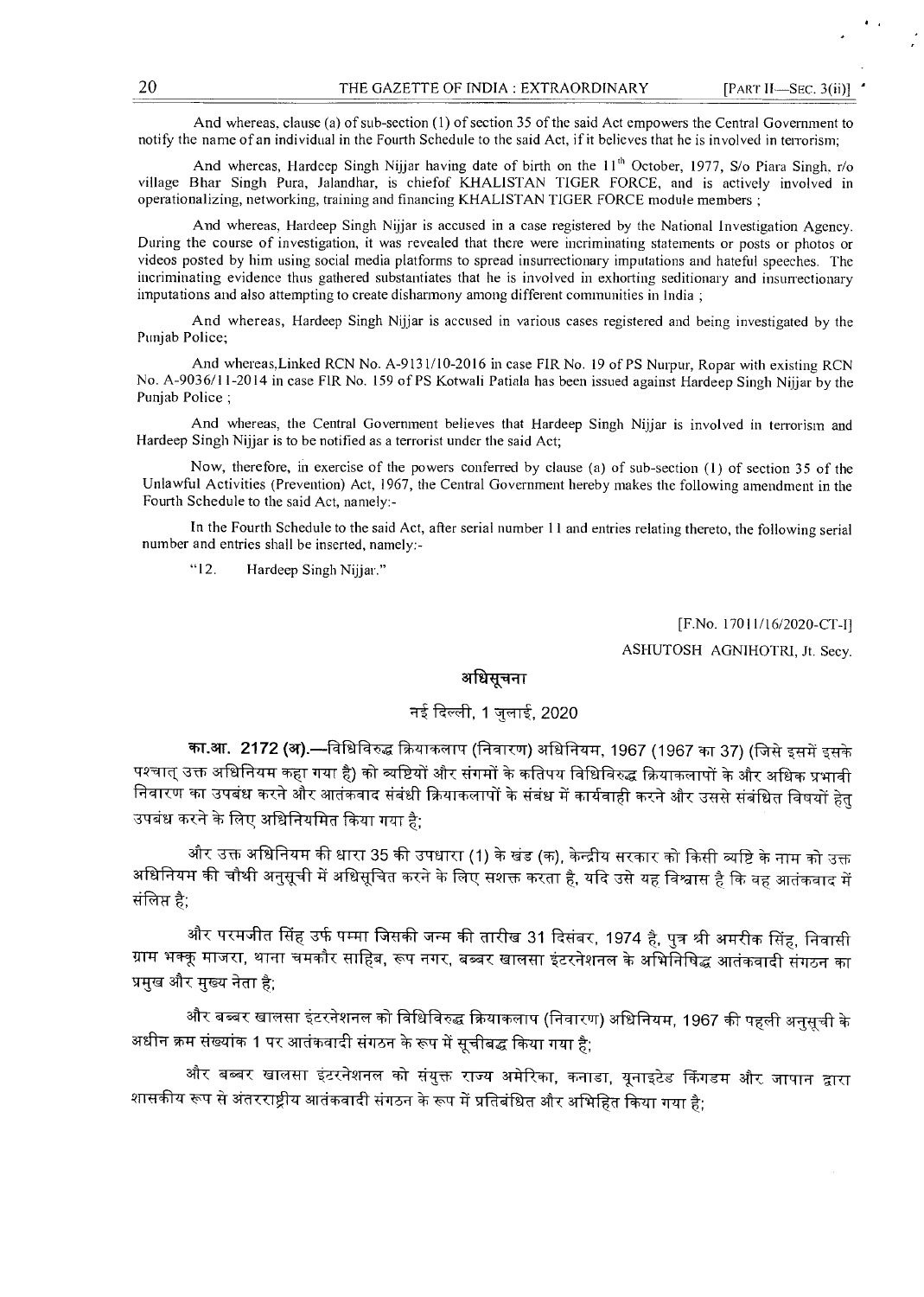और बब्बर खालसा इंटरनेशनल की स्थापना हिंसात्मक साधनों के माध्यम से खालिस्तान नामक पृथक राज्य स्थापित करने के उद्देश्य से की गई थी । यह उग्रवाद युग के दौरान संपूर्ण पंजाब राज्य में सक्रिय रहा था और भारत में एवं भारत से बाहर तथा विदेश में भी अनेक बड़े आतंकवादी हमले किए थे:

और वाधवा सिंह बब्बर के संरक्षण में वब्बर खालसा इंटरनेशनल व्यापक रूप से आतंकवादी क्रियाकलापों के लिए भर्ती अभियानों का जिम्मा अपने ऊपर लेता है और उसकी प्रवचन शाखाएं नियमित रूप से आतंकवाद को बढ़ावा देने के लिए लोगों को प्रेरित करने तथा भारत के विरुद्ध उनके कार्यों का समर्थन करने के लिए नियमित रूप से कार्यक्रम आयोजित करती हैं:

और वव्वर खालसा इंटरनेशनल भारत में विभिन्न आतंकवादी हमलों में संलिप्त रहा है जिनमें निम्नलिखित सम्मिलित हैं, अर्थात् :-

- (1) जून, 1985 में एयर इंडिया कनिष्का विमान, उड़ान सं.182 को बम से उड़ाना जिसके परिणामस्वरूप आकाश में वायुयान विस्फोट हुआ था और 329 यात्रियों की मृत्यु हो गई थी ;
- (2) अगस्त, 1995 में चंडीगढ़ में पंजाब के भूतपूर्व मुख्यमंत्री श्री बेअंत सिंह की बब्बर खालसा इंटरनेशनल के मानव बम से हत्या जिसमें एक दर्जन से अधिक अन्य कर्मचारिवंद सदस्य मारे गए थे:
- (3) जनवरी, 2004 में बब्बर खालसा इंटरनेशनल आतंकवादियों का सुरंग खोदकर चंडीगढ़ के बुरेल जेल से भाग जाना;
- (4) मई, 2005 में बब्बर खालसा इंटरनेशनल द्वारा नई दिल्ली लिबर्टी और सत्यम सिनेमा हालों में बम विस्फोट जिसके परिणामस्वरूप 40 से अधिक लोगों को चोटें पहुंची थी ;
- (5) अक्तूबर, 2007 में शिंगर सिनेमा, लुधियाना में बम विस्फोट जिसमें 6 व्यक्तियों की मृत्यु हुई थी और 35 व्यक्तियों को चोटें पहुंची थी;
- (6) जुलाई, 2009 में पटियाला में, यूनाइटेड किंगडम स्थित बब्बर खालसा इंटरनेशनल के दो आतंकवादियों द्वारा राष्ट्रीय सिख संगत के प्रमुख श्री रूल्दा सिंह की हत्या और मई, 2010 में होशियारपुर जिले के स्थानीय डेरा प्रमुख संत प्रधान दास की हत्या में बब्बर खालसा इंटरनेशनल मोडयूल भी संलिप्त था;

और परमजीत सिंह उर्फ पम्मा रजिस्ट्रीकृत विभिन्न मामलों में अभियुक्त है और पंजाब पुलिस द्वारा उसका अन्वेषण किया जा रहा है तथा राष्ट्रीय अन्वेषण अभिकरण द्वारा मामला रजिस्टीकृत किया गया है;

और परमजीत सिंह उर्फ पम्मा के विरुद्ध रेड कार्नर नोटिस सं. ए2943/4-2012 जारी किया गया है;

और केन्द्रीय सरकार का यह विश्वास है कि परमजीत सिंह पम्मा आतंकवाद में संलिप्त है और परमजीत सिंह उर्फ पम्मा को उक्त अधिनियम के अधीन आतंकवादी के रूप में अधिसूचित किया जाना है;

अतः, अब, केन्द्रीय सरकार, विधिविरुद्ध क्रियाकलाप (निवारण) अधिनियम, 1967 की धारा 35 की उपधारा (1) के खंड (क) द्वारा प्रदत्त शक्तियों का प्रयोग करते हुए, उक्त अधिनियम की चौथी अनुसूची में निम्नलिखित संशोधन करती है, अर्थात् :-

उक्त अधिनियम की चौथी अनुसूची में, क्रम संख्यांक 12 और उससे संबंधित प्रविष्टियों के पश्चात्, निम्नलिखित क्रम संख्यांक और प्रविष्टियां अंतःस्थापित की जाएंगी, अर्थात् :-

"13. परमजीत सिंह उर्फ पम्मा ।"

[फा.सं.17011/16/2020-सीटी-1]

आशुतोष अग्निहोत्री, संयुक्त सचिव